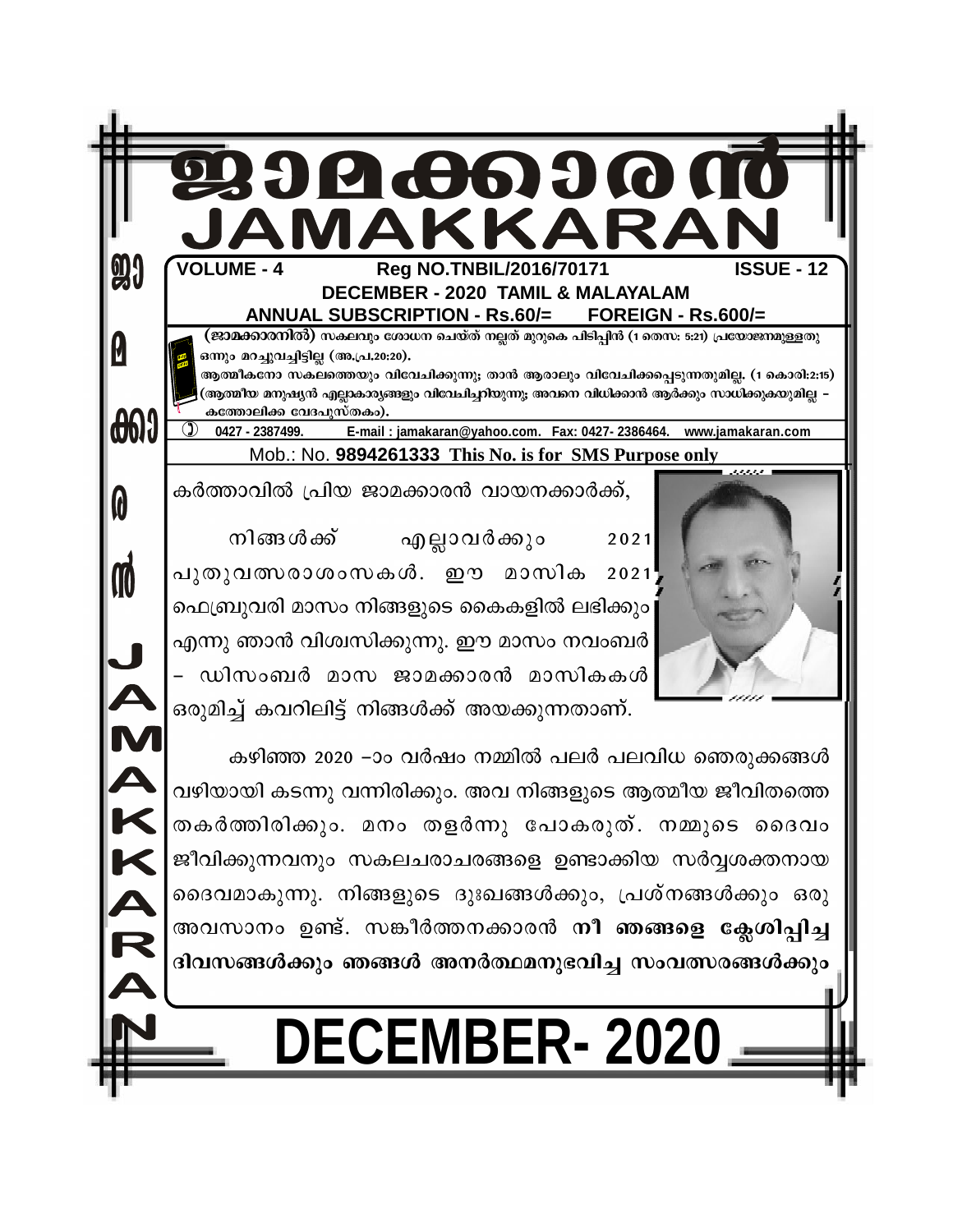## www.jamakaran.com

December 2020

തക്കവണ്ണം ഞങ്ങളെ സന്തോഷിപ്പിക്കേണമേ (സങ്കീ. 90:15) എന്ന് കേണപേക്ഷിക്കുന്നു. ഈ ലോകത്തിൽ ജീവിക്കുന്ന എല്ലാ കാലവും പ്രശ്നങ്ങൾ ഒന്നു പോയാൽ മറ്റൊന്ന് വന്നു വന്നു പോകുന്നു. കൊറോണയ്ക്ക് പകരം മറ്റൊരു പുതിയ കൊറോണ. പക്ഷിപ്പനി, എലിപ്പനി ഇങ്ങനെ പുതുതായി പല രോഗങ്ങൾ വരും യിരെമ്യാ പ്രവാചകൻ ഇങ്ങനെ അറിയിക്കുന്നു (യിരെ. 51:46) ഒരു ആണ്ടിൽ ഒരു വർത്തമാനവും പിറ്റേ ആണ്ടിൽ മറ്റൊരു വർത്തമാനവും കേൾക്കുമ്പോഴും സാഹസകൃതൃങ്ങൾ ദേശത്തു നടക്കുമ്പോഴും അധിപതി അധിപതിയ്ക്ക് വിരോധമായി എഴുന്നേൽക്കുമ്പോഴും നിങ്ങളുടെ ധൈര്യം ക്ഷയിച്ചു പോകരുത് നിങ്ങൾ അരുത്. പ്രവാചകൻ ഭയപ്പെടുകയും പറഞ്ഞത് യിസ്രയേൽ ജനങ്ങൾക്കുവേണ്ടി മാത്രമാണ്. എന്നാലും ഇന്നും അതുപോലുള്ള പ്രശ്നങ്ങൾ നാം അഭിമുഖീകരിക്കേണ്ടി വരുന്നു. ഇപ്പോൾ നാം ചെയ്യേണ്ടതെന്താണ്? മാനസാന്തരപ്പെട്ട് യഥാർത്ഥ ദൈവത്തെ നോക്കി അപേക്ഷിക്കണം. അതോടുകൂടെ വചനം പറയുന്നതുപോലെ സാക്ഷ്യമുള്ള ജീവിതം നയിക്കണം.

ക്രിസ്തീയ സഭകളിൽ ഇപ്പോൾ വിഗ്രഹാരാധന വർദ്ധിച്ചു വരുന്നുണ്ട്. പ്രത്യേകിച്ച് ടി.വി. ചാനൽ വഴിയായി ജനങ്ങളെ വഞ്ചിയ്ക്കുന്ന വിധത്തിൽ "മറിയയോടുള്ള പ്രാർത്ഥന" കൊന്തയെണ്ണി പ്രാർത്ഥിക്കുന്നത് തുടങ്ങിയവ ഓരോ ദിവസവും വർദ്ധിച്ചു വരുന്നു. മലയാള ടി.വി. ചാനലുകളിൽ പ്രത്യേകിച്ച് ശാലോം, ഗുഡ്നെസ് ചാനൽ എന്നിങ്ങനെ നാലു ചാനലുകൾ വഴിയായി തെറ്റായ വിഗ്രഹാരാധനയോടുകൂടിയ പ്രാർത്ഥനകൾ കാണാൻ കഴിയുന്നു. അതിലെ നല്ല പാട്ടുകളും, പ്രസംഗങ്ങളും ജനങ്ങളെ ആകർഷിച്ച് അവസാനം മറിയയോടുള്ള പ്രാർത്ഥനയോടെ നിർത്തുന്നു. മറ്റൊരു ഭാഗത്ത് ഇതേ ചാനലുകലിൽ വായ് കുഴഞ്ഞ് സംസാരിക്കുന്ന അനൃഭാഷാ ഉപദേശങ്ങളെക്കുറിച്ച് പറയുന്ന പെന്തക്കോസ്തുകാരുടെ പ്രസംഗങ്ങളും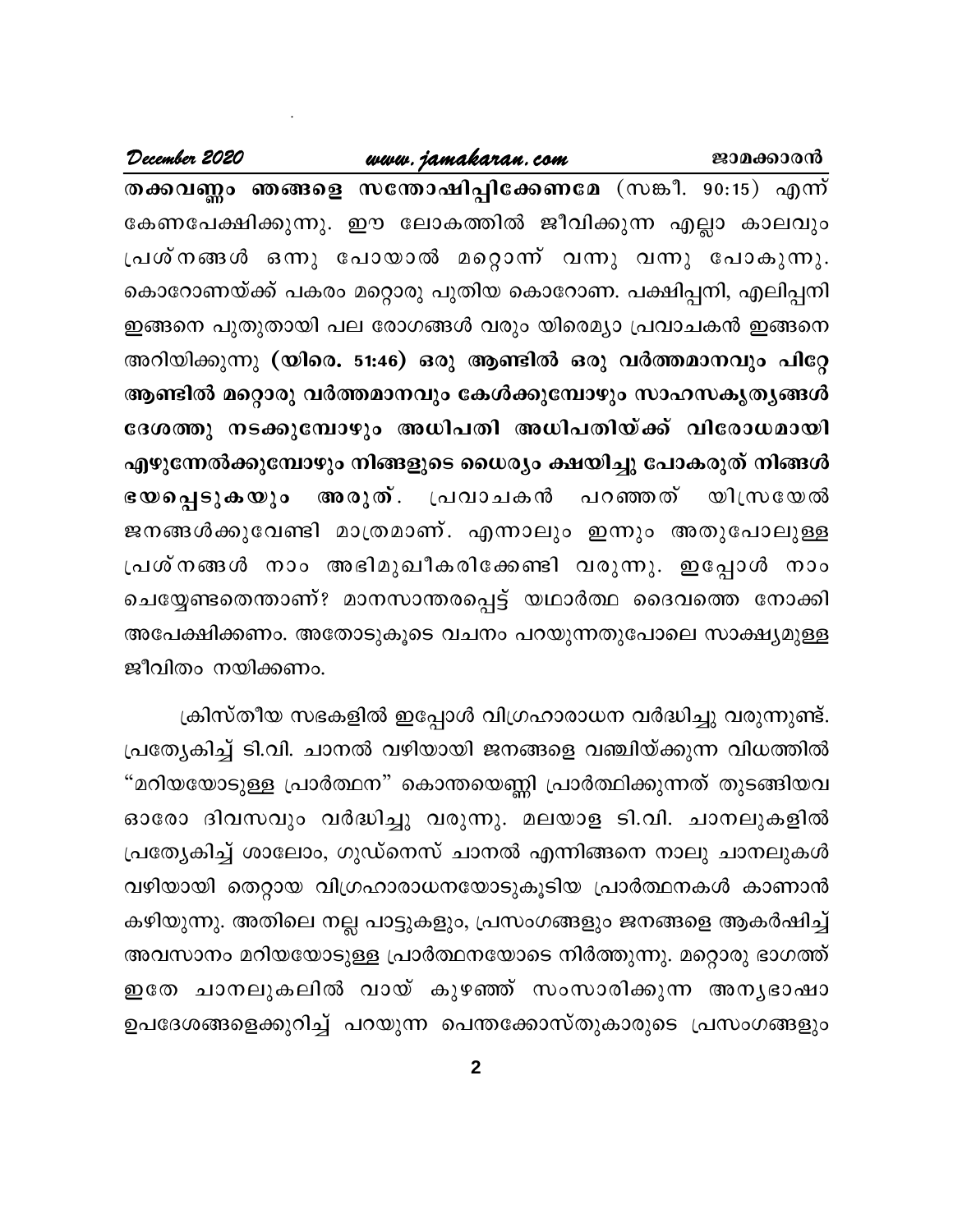കേൾക്കേണ്ടി വരുന്നു. ഇത് ക്രിസ്ത്യാനികളെ മാത്രമല്ല, ജാതികളേയും വഞ്ചിക്കുന്നു.

ജാമക്കാരൻ

ഒരു ഇംഗ്ലീഷ് പത്രത്തിൽ ഇങ്ങനെ ഒരു തലക്കെട്ട് ഞാൻ വായിക്കാൻ ഇടയായി "കർത്താവേ ഞങ്ങളുടെ ക്രിസ്ത്യാനികളെ ക്രിസ്തീയ സഭകളിൽ നിന്നും രക്ഷിക്കണേ". ആ പത്രത്തിൽ എഴുതിയതുപോലെ തന്നെ കത്തോലിക്ക, യാക്കോബായ, ഓർത്തഡോക്സ് പോലുള്ള സഭകളിലെ വചനത്തിന് വിരുദ്ധമായിട്ടുള്ള ഉപദേശത്തിൽ നിന്നും ക്രിസ്ത്യാനികളെ രക്ഷിയ്ക്കണം. ആത്മീയ സഭ എന്നു പറയപ്പെടുന്ന ധാരാളം പെന്തക്കൊസ്തു സഭകൾ ഉണ്ട്. അങ്ങനെയുള്ള സഭകളിൽ നിന്നും ക്രിസ്ത്യാനികളെ രക്ഷിയ്ക്കണം എന്ന് ആ പത്രാധിപർ എഴുതിയത് 100% സത്യമാണ്.

മറിയ, അന്തോണി പോലുള്ളവർ വിശുദ്ധൻമാർ തന്നെയാണ്. എന്നാലും അവർ എല്ലാവരും മരിച്ചവരാണ്. മരിച്ചവർ എന്നറിഞ്ഞിട്ടും അവരുടെ രൂപത്തെ വിഗ്രഹമാക്കി അത് നോക്കി കൈകൂപ്പി പ്രാർത്ഥിക്കുന്നു. വിശുദ്ധ മറിയയെ ഞങ്ങളെ രക്ഷിക്കേണമേ എന്ന് അപേക്ഷിക്കുന്നു. ആ പള്ളികളിൽ യേശുക്രിസ്തുവിനെ ദൂരെ മാറ്റി വച്ചിരിക്കുന്നു.

ഒരു ടി.വി. പരിപാടിയിൽ കത്തോലിയ്ക്കാ സഭയുടെ അച്ചൻമാർ, ബിഷപ്പുമാർ – സഭ വിശ്വാസികൾ ഇവരുടെ സംഭാഷണം ഞാൻ കേൾക്കാൻ ഇടയായി. അവരുടെ സഭാ വിശ്വാസി തന്നെ ഒരു ചോദ്യം ചോദിച്ചു. വിശുദ്ധ മറിയ മരിച്ചു പോയ ഒരു വൃക്തിയാണ്. പക്ഷെ വേദപുസ്തകം പറയുന്നു. മരിച്ചു പോയവർ ഒരു ക്രിയയും ചെയ്യുന്നില്ല എന്ന് (സഭാ. 9:5, ഇയ്യോബ് 14:1, സങ്കീ. 30:8, സങ്കീ. 88:10, 115:7, ആവ.18:11) ഈ വചനങ്ങളിലെല്ലാം മരിച്ചു പോയവർ ഒരു അത്ഭുതവും ചെയ്യുന്നില്ല എന്നെഴുതിയിരിക്കുന്നു. നാം സംസാരിച്ചാലും മരിച്ചു പോയവർക്ക് കേൾക്കാൻ കഴിയില്ല. മരിച്ചു പോയവർക്ക് നമ്മോടു സംസാരിക്കാനും കഴിയില്ല. പക്ഷെ സങ്കല്പത്തിലും,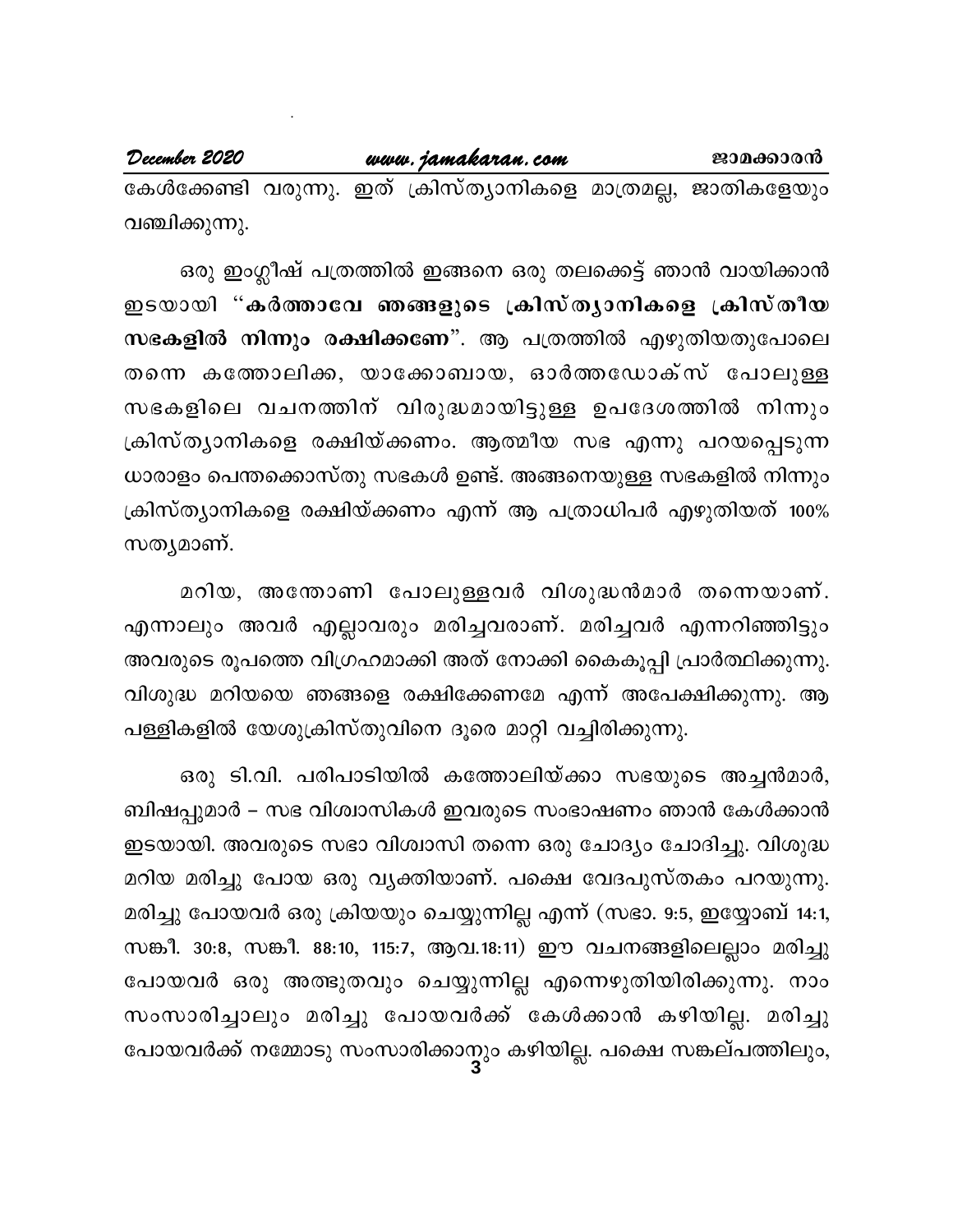## www.jamakaran.com

സ്വപ്നത്തിലും കാണാം. പക്ഷെ നമ്മുടെ ദൈവമായ യേശുക്രിസ്തുവോ അവൻ മരിച്ചാലും അവൻ ഇപ്പോഴും ജീവിക്കുന്നു. ജീവിക്കുന്ന ദൈവത്തോടുതന്നെ നാം പ്രാർത്ഥിയ്ക്കണം. യേശുക്രിസ്തു ജീവനോടെ നമ്മുടെ പ്രാർത്ഥന കേൾക്കാൻ കാത്തിരിക്കുമ്പോൾ എന്തിനാണ് മറിയയോട് കൊന്തയുരുട്ടി പ്രാർത്ഥിക്കണം. അതിന്റെ ആവശ്യമില്ലല്ലോ. മറിയ ദൈവമാണോ? അല്ലെങ്കിൽ യേശു ദൈവമാണോ? ടി.വി. സംഭാഷണത്തിൽ ഈ ചോദ്യത്തെ ബിഷപ്പുമാരോടും, അച്ചൻമാരോടും ചോദിച്ചു. ഈ ചോദ്യം അവരെയെല്ലാം ഞെട്ടിച്ചു കളഞ്ഞു. ടി.വി. യിൽ ഈ സംഭാഷണം ലൈവായി ഒരു ബിഷപ്പും, രണ്ടച്ചൻമാരും ഓടിക്കൊണ്ടിരുന്നു. അപ്പോൾ ഓരോരുത്തരായി നമ്മുടെ ദൈവം യേശുക്രിസ്തു മാത്രമാണ്. പക്ഷെ മറിയക്ക് നാം മര്യാദ മാത്രമേ നല്കുന്നുള്ളു എന്ന് അവർ പറഞ്ഞൊപ്പിച്ചു. അങ്ങനെ ആ സംഭാഷണം അവസാനിപ്പിച്ചു. ആ സംഭാഷണം കഴിഞ്ഞ ഉടനെ കന്യാസ്ത്രീകളും ചോദ്യം ചോദിച്ച ജനങ്ങളും അവസാന പ്രാർത്ഥന നടത്തി. ഇത്ര വൃക്തമായി ബിഷപ്പ് പറഞ്ഞതിന് ശേഷവും അവർ വിശുദ്ധ കന്യാമറിയമേ ഞങ്ങളെ രക്ഷിക്കേണമെ, അമ്മേ ഞങ്ങളുടെ അപേക്ഷകളെ കേൾക്കേണമേ എന്നു പ്രാർത്ഥിച്ചത് അന്ന് ടി.വി. കണ്ടവരെല്ലാവരും, കാണുകയും, കേൾക്കുകയും ചെയ്തു. ഇങ്ങനെ ഈ സഭയിലുള്ള നേതാക്കൾ സഭാജനങ്ങളെ മണ്ടൻമാരാക്കുന്നു എന്ന് അറിഞ്ഞപ്പോൾ എന്റെ മനസ്സ് വളരെ അധികം വിഷമിച്ചു.

ഇത് വായിക്കുന്ന വായനക്കാരേ ഈ പുതുവർഷത്തിൽ നാം ആരാധിക്കുന്ന വിഷയത്തിൽ ജാഗ്രതയായിരിക്കണം. ദയവായി മറിയയോട് ഇനി പ്രാർത്ഥിക്കരുതെന്ന് അപേക്ഷിക്കുന്നു.

യേശു പറഞ്ഞു <mark>ഞാൻ തന്നെ വഴിയും സത്യവും ജീവനും ആകുന്നു</mark>. ഞാൻ തന്നെ വാതിൽ എന്നും ഈ വാതിൽ വഴിയല്ലാതെ ഒരുത്തനും സ്ഥർഗ്ഗരാജ്യത്തിൽ പ്രവേശിക്കയില്ല എന്നും യേശു പറഞ്ഞു. അപ്പൊ. പ്ര.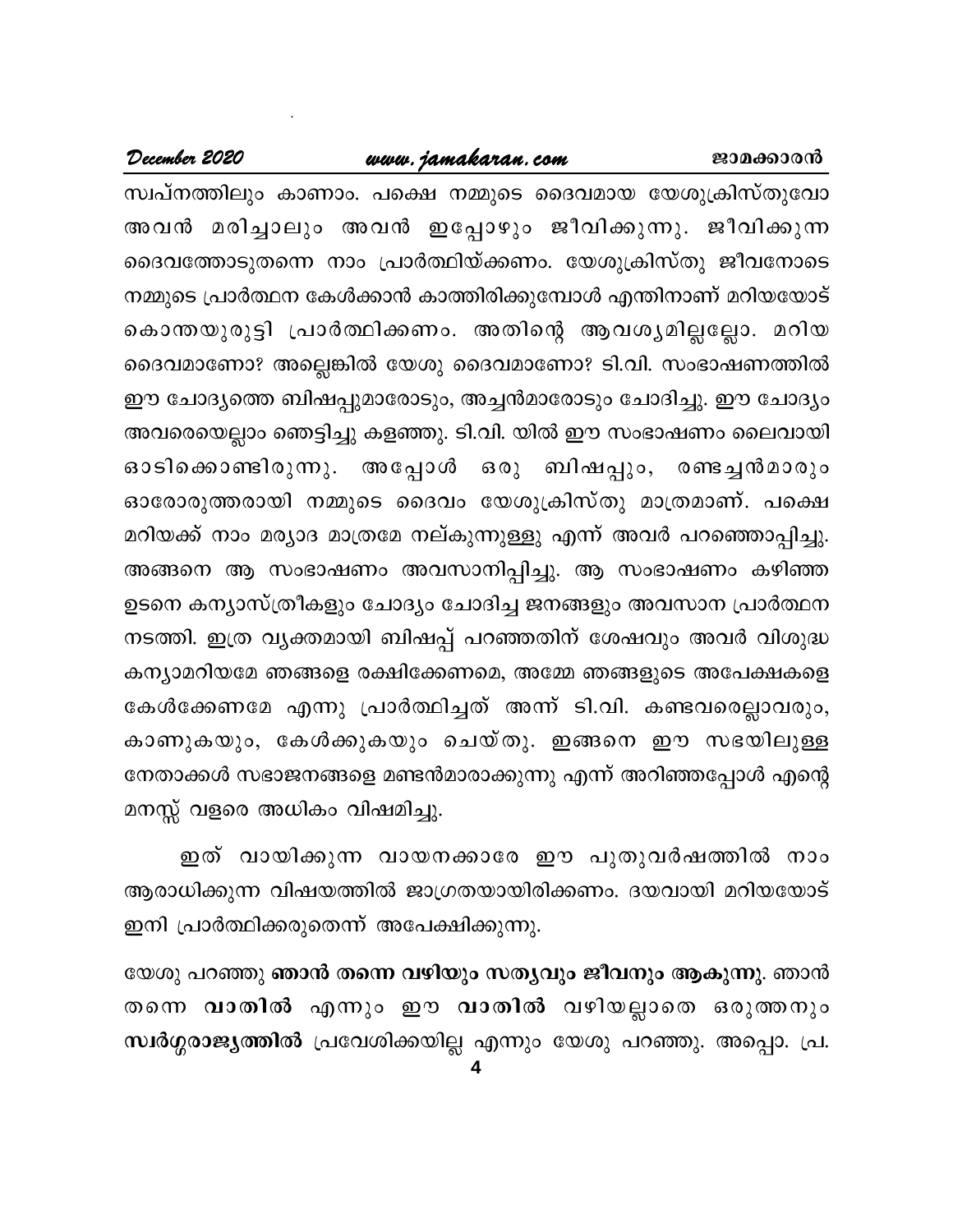## www.jamakaran.com

4:12 -ൽ മറ്റൊരുത്തനിലും രക്ഷയില്ല; (യേശു എന്ന നാമമല്ലാതെ) നാം രക്ഷിയ്ക്കപ്പെടുവാൻ ആകാശത്തിനു കീഴിൽ മനുഷ്യരുടെ ഇടയിൽ നല്കപ്പെട്ട വേറൊരു നാമവും ഇല്ല. മദ്ധ്യസ്ഥ പ്രാർത്ഥനയ്ക്ക് വേണ്ടിയാണ് ഞങ്ങൾ മറിയയോട് പ്രാർത്ഥിക്കുന്നത് എന്ന് ബൈബിൾ കോളേജിൽ ഡോക്ടറേറ്റ് എടുത്ത ഒരു കത്തോലിക്ക അച്ചൻ പറഞ്ഞു. അതിന് ഞാൻ മറുപടിയായി 1തിമൊ. 2:2 ലും, 5 ലും, 6 ലും ഉള്ള വചനങ്ങളിൽ **ദൈവം** ഒരുവനല്ലോ ദൈവത്തിനും, മനുഷൃർക്കും മദ്ധൃസ്ഥനും ഒരുവൻ. എല്ലാവർക്കും വേണ്ടി മറുവിലയായി തന്നത്താൻ കൊടുത്ത മനുഷൃനായ യേശുക്രിസ്തു തന്നെ. ഇങ്ങനെ വചനം വ്യക്തമായി പറയുമ്പോൾ മരിച്ച പോയ മറിയയേയും, അന്തോണിയാസിനേയും എന്തിനാണ് ശല്യം ചെയ്യുന്നത്. വായനക്കാർ ഇങ്ങനെയുള്ള ഉപദേശത്തിൽ നിന്നും മാറി നില്ക്കണം. എന്റെ മാസിക എല്ലാവിധ സഭകളിലുമുള്ള വിശ്വാസികൾക്കും പോകുന്നുണ്ട്. അതുകൊണ്ടാണ് ഈ വിഷയത്തെ ഞാൻ സൂചിപ്പിച്ചത്.

ഡോ. പുഷ്പരാജ്

ജാമക്കാരൻ

## **ONLINE BANKING (NEFT)**

## Dr. M.G.E. PUSHPARAJ, SALEM - 636 005. INDIA

**STATE BANK OF INDIA (SALEM-1970)** 

A/C No: 10764116842 SWIFT CODE - SBININBB637-10764116842 IFSC CODE - IFSC SBIN0001970 -10764116842

**CANARA BANK - SALEM** (SURAMANGALAM BRANCH)

A/C No: 1219101013622. SWIFT CODE - CNRB0001219 -1219101013622.

IFSC CODE - IFSC CNRB0001219-1219101013622.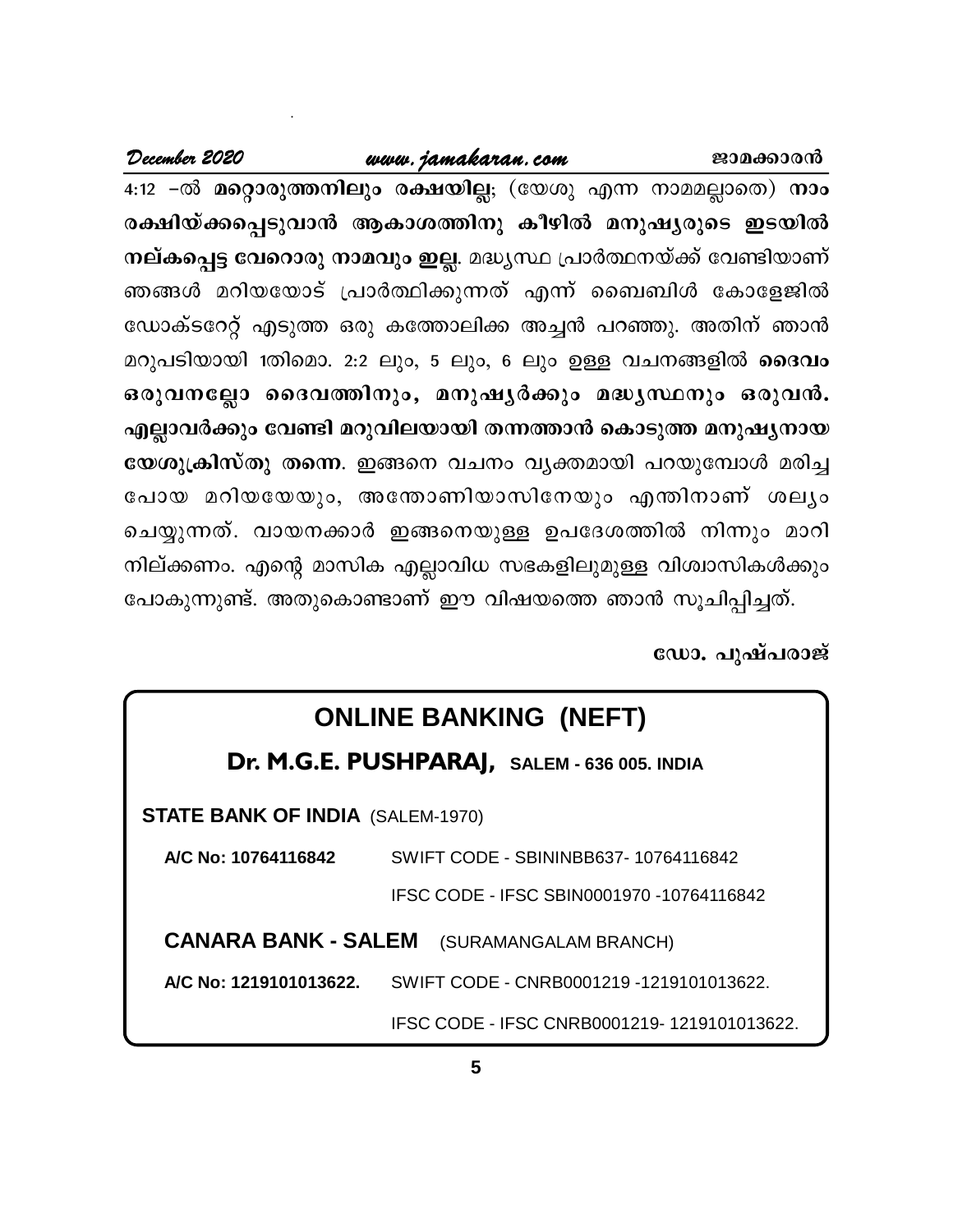December 2020



പാപങ്ങൾ ധാരാളം ഉള്ളപ്പോൾ മൂന്നു പാപങ്ങൾ എന്നാൽ എന്തെന്ന് ആശ്ചര്യപ്പെടേണ്ട പ്രത്യേകിച്ച് മൂന്നു പാപങ്ങളെക്കുറിച്ച് അറിയുന്നത് നല്ലത്.

## 1. പരിശുദ്ധാത്മാവിന് വിരോധമായ പാപം

ക്ഷമിക്കാൻ കഴിയാത്ത പാപം  $2.$ 

#### മരണത്തിന് കാരണമായ പാപം 3.

ഈ മൂന്നു പാപങ്ങളെക്കുറിച്ച് നാം വിശദമായി അറിഞ്ഞിരിക്കുന്നത് നല്ലതാണ്. ഈ അറിവ് വിശ്വാസികൾക്കും, അവിശ്വാസികൾക്കും വളരെ പ്രയോജനമുള്ള പാഠമായിരിക്കും. ഇതിനെ വിശദമായി അറിയുന്നതുമൂലം നമുക്ക് വരാൻ പോകുന്ന പല ആവശ്യമില്ലാത്ത സംശയങ്ങൾ മാറിപ്പോകും. കർത്താവിന്റെ വചനംമൂലം നമ്മുടെ വിശ്വാസത്തെ പിന്നേയും അധികമായി ശക്തിപ്പെടുത്താം.

## 1. പരിശുദ്ധാത്മാവിന് വിരോധമായ പാപം

നമ്മിൽ അനേകർ പരിശുദ്ധാത്മാവ് ത്രിത്വത്തിൽ ഒരുവൻ അല്ല എന്നു പറയുന്നവരുണ്ട്. അല്ലെങ്കിൽ പരിശുദ്ധാത്മാവ് ഒരു വൃക്തിയല്ല ഒരു ശക്തി മാത്രമാണ് എന്നു ചിലർ ചിത്നിയ്ക്കാം. ആത്മാവിന്റെ വരങ്ങൾ, അനുഗ്രഹങ്ങൾ തുടങ്ങിയവയെ കൂടി വിശ്വസിക്കാതെ ഇരിയ്ക്കാം. ആത്മാവിന്റെ അഭിഷേകം, സ്നാനം, ആത്മനിറവ്, അനൃഭാഷ തുടങ്ങിയ വരങ്ങൾ, ഇവയെപ്പറ്റി പല ഭിന്നാഭിപ്രായങ്ങൾ ഉള്ളവരായിരിക്കാം. ഈ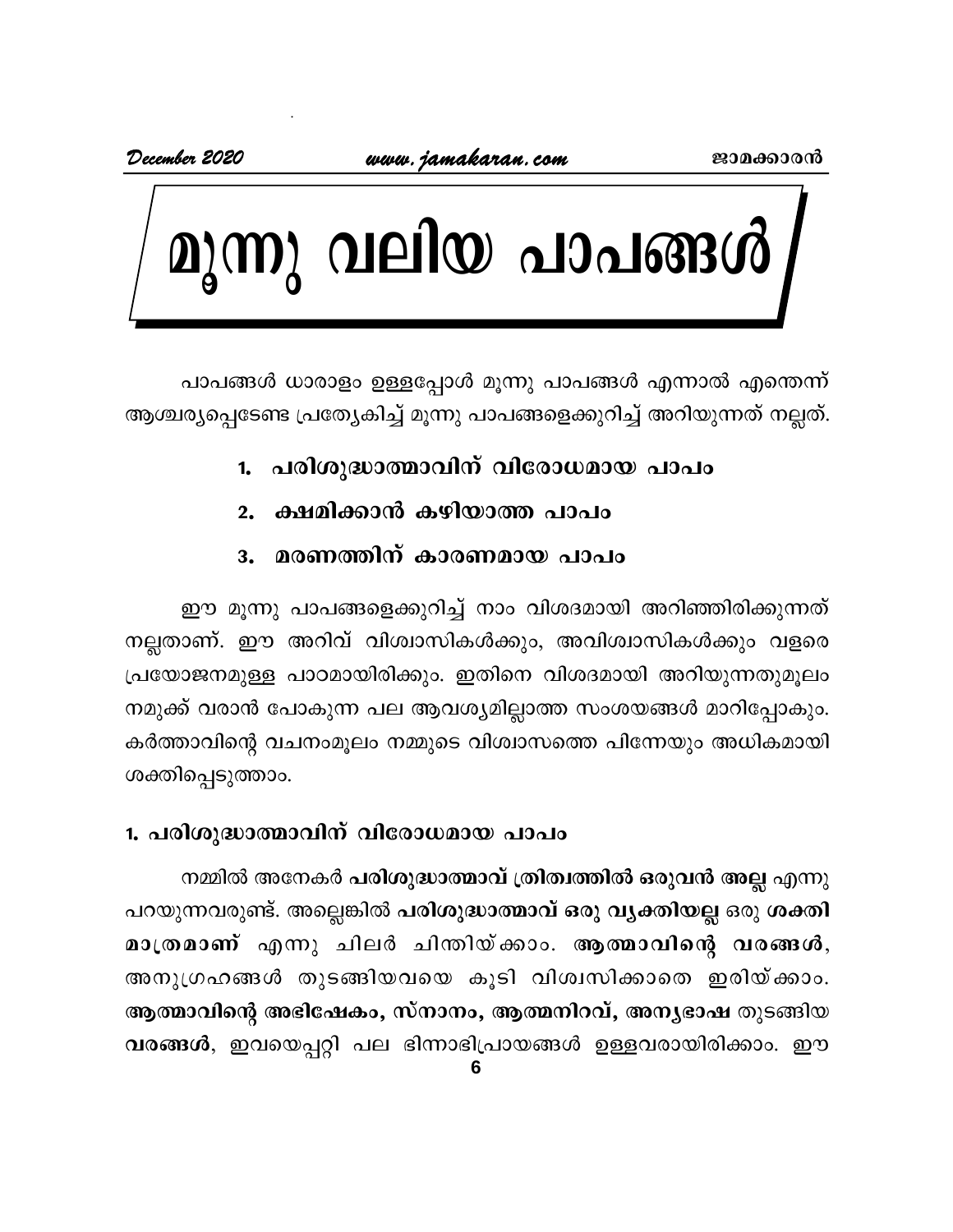പറഞ്ഞവയൊന്നും പരിശുദ്ധാത്മാവിന് വിരോധമായ പാപം അല്ല. കൂടാതെ ഈ പാപത്തെ പരിശുദ്ധാത്മാവിന് വിരോധമായ ദൂഷണം എന്നും പറഞ്ഞിട്ടുണ്ട് (മത്താ. 12:31, 32; മർക്കോ. 3:28, 29; ലൂക്കോ. 12:10) തുടങ്ങിയ വാകൃങ്ങളിൽ ഈ പാപത്തെക്കുറിച്ച് പറഞ്ഞിട്ടുണ്ട്.

ഇതിനെക്കുറിച്ച് ൈദവം പറഞ്ഞ സന്ദർഭത്തെയും ശ്രദ്ധിക്കേണ്ടിയിരിക്കുന്നു. കർത്താവ് ഈ ഭൂമിയിൽ ഉണ്ടായിരുന്നപ്പോൾ പിശാചു പിടിച്ച കുരുടനും ഊമനുമായ ഒരുവനെ അവന്റെ അടുക്കൽ കൊണ്ടു വന്നു. കുരുടനും, ഊമനുമായവൻ സംസാരിയ്ക്കാനും, കാണാനും തക്കവണ്ണം അവനെ സൗഖ്യമാക്കി. പുരുഷാരം എല്ലാവരും ദാവീദിന്റെ പുത്രൻ ഇവൻ തന്നെയാണോ എന്ന് ആശ്ചര്യപ്പെട്ടു. പരീശൻമാർ ഇതുകേട്ട് ഇവൻ. പിശാചിന്റെ തലവനായ ബെയിൽസബൂലിനെക്കൊണ്ട് പിശാചിനെ ക്രിസ്തു പുറത്താക്കുകയാണെന്ന് പറഞ്ഞു. ഇതുപോലെ പരിശുദ്ധാത്മാവിന്റെ ശക്തിയാൽ പിശാചിനെ പുറത്താക്കുമ്പോൾ അത് ആത്മാവിന്റെ ക്രിയ കൊണ്ടല്ല അത് ബെയിൽസബൂലിനെക്കൊണ്ട് എന്ന് മനഃപൂർവ്വമായി പറയുന്നു. പരീശൻമാർ യേശുക്രിസ്തുവിനേയും അവന്റെ ശക്തിയേയും അറിഞ്ഞിട്ടും മനഃപൂർവ്വമയി ബെയിൽസബൂൽ എന്നു പറയുന്നു. ഇതാണ് അവർ ആത്മാവിന് വിരോധമായി പറഞ്ഞ ദൂഷണം. ഈ സംഭവത്തെ വ്യക്തമായി മനസിൽ വച്ചുകൊണ്ട് ചിന്തിച്ചു നോക്കണം. (1) ഇത് പരീശൻമാർ ചെയ്ത പാപം (2) ഇത് ദൈവം ശരീരപ്രകാരം ഈ ഭൂമിയിൽ ജീവിച്ച നാളിൽ ജനങ്ങൾ ചെയ്ത പാപം.

അതുകൊണ്ട് ആ പാപത്തെ ഇന്നു നാം അതേ നിലയിൽ ചെയ്യാൻ പറ്റില്ല. കാരണം ദൈവം ശരീരപ്രകാരം ഇപ്പോൾ നമ്മോടുകൂടെ ഇല്ല. അതുകൂടാതെ അവർ ദൈവമെന്നറിഞ്ഞും മനഃപൂർവ്വമായി ചെയ്ത പാപമാണ്. ഈ പാപത്തിന് വിശദീകരണം കൊടുക്കുമ്പോൾ വൃക്തമായി വേദപുസ്തകത്തിന്റെ ഇതര പകുതികളിൽ പറഞ്ഞിട്ടുള്ള സതൃങ്ങൾക്കു ഭംഗം ഇല്ലാതെ ചിന്തിക്കേണ്ടിയിരിക്കുന്നു. <mark>ഇവർ പരീശൻമാരുടെ</mark>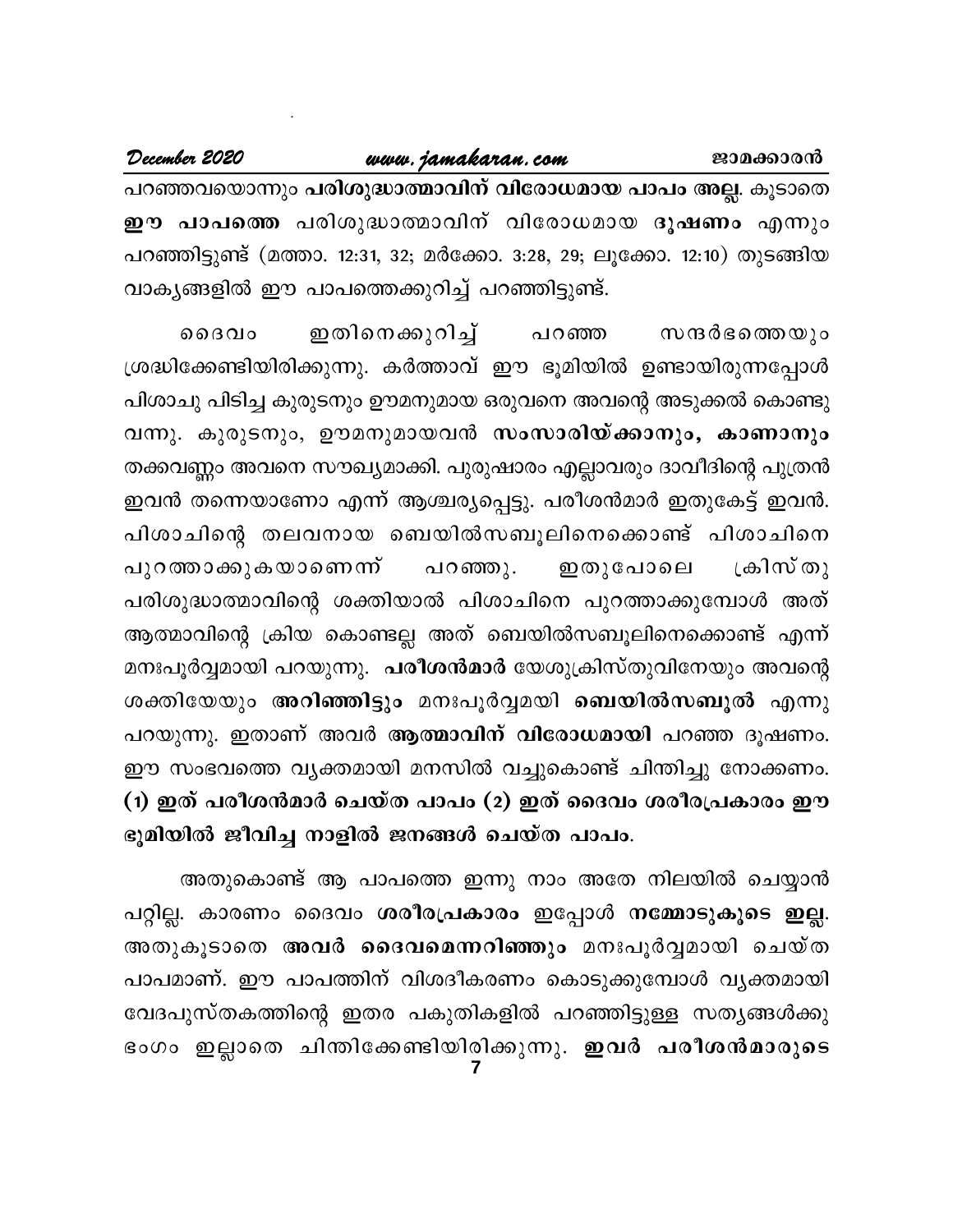## www.jamakaran.com

December 2020

കൂട്ടത്തിലുള്ളവർ എന്നു നാം കണ്ടു. എന്നാൽ അപ്പോസ്തലനായ പൗലോസ് ഒരു പരീശനാണ്. ദൈവത്തിനും സഭയ്ക്കും വിരോധമായി പ്രവർത്തിച്ചവനാണ്. എന്നാലും അതെല്ലാം അവൻ അറിയാതെ അവിശ്വാസം നിമിത്തം അങ്ങനെ ചെയ്തതാണെന്ന് നാം കാണുന്നു. മുൻപു ഞാൻ ദുഷിക്കുന്നവനും, കഷ്ടപ്പെടുത്തുന്നവനും ക്രൂരനും ആയിരുന്നു. അങ്ങനെയാണെങ്കിലും ഞാൻ അറിയാതെ അവിശ്വാസത്താൽ അങ്ങനെ ചെയ്തതുകൊണ്ട് കർത്താവെന്നോട് കരുണ കാണിച്ചു (1 തിമൊ. 1:13) അവർ എതിർ പറയുകയും ദുഷിക്കയും ചെയ്കയാൽ അവൻ (പൗലോസ്) വസ്ത്രം കുടഞ്ഞു നിങ്ങളുടെ നാശത്തിന് നിങ്ങൾ തന്നെ ഉത്തരവാദികൾ എന്നു പറഞ്ഞു (അപ്പോ. 18:6).

യേശുക്രിസ്തുവിന്റെ രക്തം സകല പാപങ്ങളെയും പോക്കി നമ്മെ ശുദ്ധീകരിക്കും എന്നതാണ് സത്യം. അവൻ സർവ്വലോകത്തിന്റെയും പാപത്തെ നീക്കാനായി ജീവബലിയായി (1 യോഹ. 1:7, 22). അതുകൊണ്ട് അറിഞ്ഞുകൊണ്ട് തള്ളിക്കളയുന്നവനെ പിന്നേയും മാനസാന്തരത്തിലേയ്ക്ക് പുതുക്കുവാൻ കഴിയുന്നതല്ല (എബ്രാ. 6:6). ദൈവം ക്ഷമിക്കാൻ മനസില്ലാത്തവനാണോ! അല്ലെങ്കിൽ ക്ഷമിക്കാൻ മനസില്ലാതെ മാനസാന്തരപ്പെടാൻ അല്ല കഴിയാത്തവനാണോ! മനഃപൂർവ്വമായി എതിർത്തു നില്ക്കുന്നവരേയും, ദുഷിക്കുന്നവരോടും ദൈവം ക്ഷമിക്കുന്നതെങ്ങനെ?

അതുകൊണ്ട് ഇന്നു നാം ആരെങ്കിലും അങ്ങനെയുള്ള ക്ഷമിയ്ക്കാൻ കഴിയാത്ത പാപം ഞാൻ ചെയ്തു പോയല്ലോ എന്നറിഞ്ഞാൽ ആശയകുഴപ്പത്തിലാകേണ്ട ആവശ്യമില്ല. കർത്താവിനോട് ക്ഷമ ചോദിച്ചാൽ മതി ദൈവത്താൽ ക്ഷമിയ്ക്കാൻ കഴിയാത്ത ഒരു പാപവും ഇല്ല എന്നറിഞ്ഞുകൊള്ളുക.

## 2. ക്ഷമിയ്ക്കാൻ കഴിയാത്ത പാപം

അങ്ങനെയും ഒരു പാപം ഉണ്ടോ? അതും നമ്മൾ അറിഞ്ഞിരിക്കണം.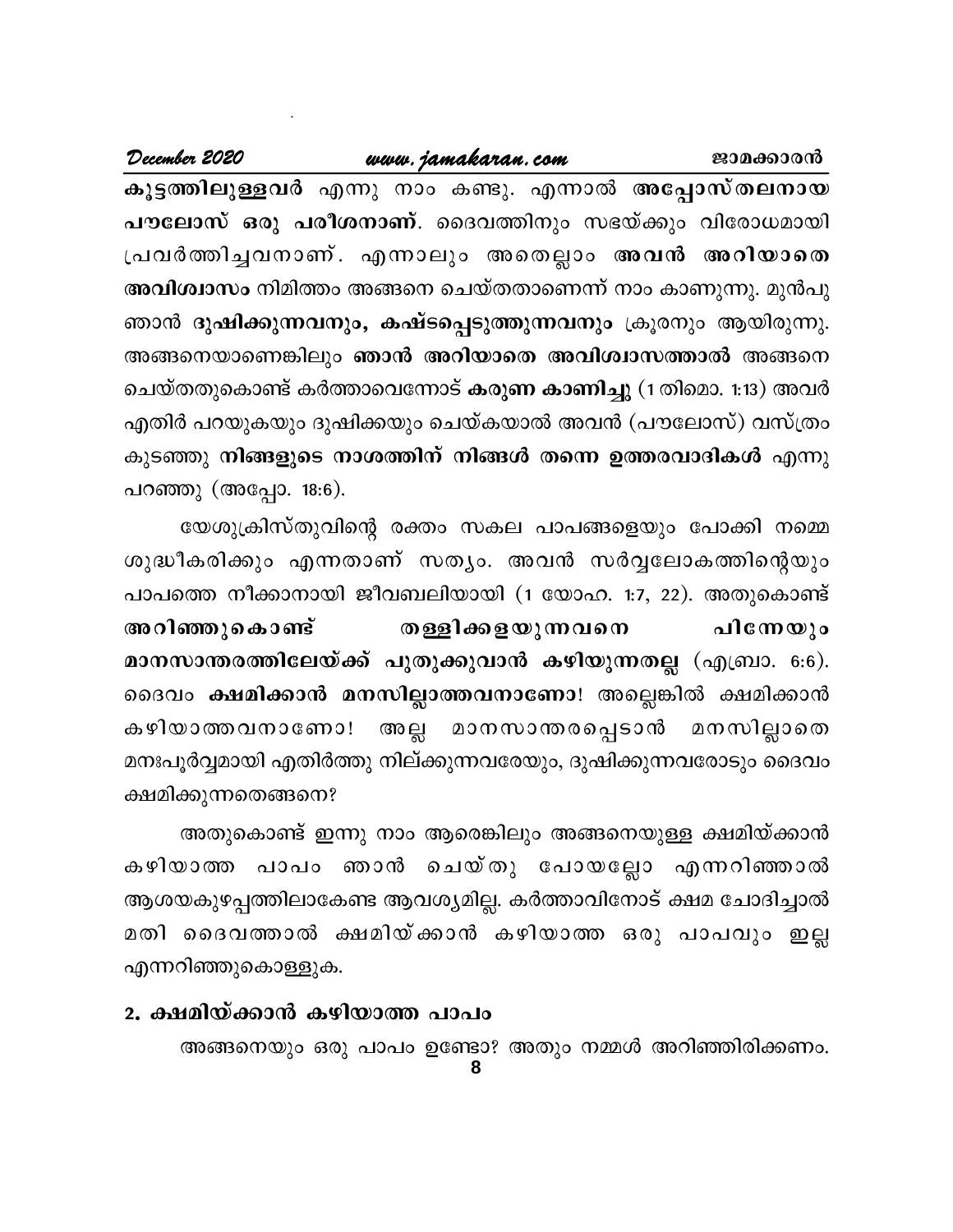## www.jamakaran.com

പൊതുവായി എല്ലാ പാപങ്ങൾ ദൈവം ക്ഷമിക്കുന്നു എന്നതാണ് സത്യം. എങ്കിലും ഒരേ ഒരു പാപത്തെ മാത്രം ദൈവം ക്ഷമിക്കുന്നില്ല. അതുകൊണ്ട് അതിനെയാണ് <mark>ക്ഷമിയ്ക്കാൻ കഴിയാത്ത പാപം</mark> എന്നു പറയുന്നത്. എല്ലാ പാപങ്ങളും ശിക്ഷയർഹിക്കുന്നതാണ്. പാപത്തിൻ ശമ്പളം മരണം എന്നും പാപം ചെയ്യുന്ന ദേഹി മരിക്കും എന്നും വചനം ശക്തമായി പറയുന്നു. മനുഷ്യൻ ചെയ്യുന്ന സകല പാപങ്ങളും ക്ഷമിക്കപ്പെടേണം. അതുകൊണ്ട് തന്റെ ദൈവം ഏകജാതനായ പുത്രനെ അതിനുവേണ്ടി ഈ ലോകത്തിലേയ്ക്ക് അയച്ചു. നാം മനഃപൂർവ്വമായി ചെയ്ത എല്ലാ പാപങ്ങൾക്കും ന്യായമായി ലഭിയ്ക്കേണ്ട ശിക്ഷ ദൈവം തന്റെ പുത്രന്റെ മേൽ ചുമത്തി അവനെ കുരിശിൽ ഏല്പിച്ചു കൊടുത്തു. അതുകൊണ്ട് മനുഷ്യരാശി ചെയ്ത പാപങ്ങൾക്കു മുഴുവനും <mark>ക്ഷമ നല്കുവാൻ</mark> അവന്റെ (ദൈവപുത്രന്റെ) മരണം മതിയായതാകുന്നു.

മനുഷ്യൻ താൻ ചെയ്ത പാപങ്ങൾക്കുവേണ്ടിയാണ് യേശു മരിച്ചു അടക്കം ചെയ്യപ്പെട്ടു. ഉയർത്തെഴുന്നേറ്റതെന്ന് ഹൃദയം കൊണ്ട് വിശ്വസിച്ചാൽ അവന്റെ എല്ലാ പാപങ്ങളും ക്ഷമിക്കപ്പെടും. അവനെ വിശ്വസിച്ചില്ലെങ്കിൽ നമ്മുടെ പാപങ്ങൾ ക്ഷമിക്കപ്പെടുന്നില്ല. യേശുവിൽ വിശ്വസിക്കുന്നതിന് ഇത്രയധികം മുഖ്യത്വം കൊടുക്കുന്ന തെന്തിനാണെന്നാൽ കാരണം അവൻ ആരാണ് എന്നതു തന്നെയാണ്.

അവൻ ലോകത്തെ സൃഷ്ടിച്ചു (1 കൊരി. 1:16) ജഡത്തിൽ വെളിപ്പെട്ട ദൈവം (യോഹ. 1:14, 1 തിമൊ. 3:16). **പാപികളെ രക്ഷിയ്ക്കാ**ൻ വന്നു (1 തിമൊ. 1:15, അപ്പോ. 4:12). മനുഷൃനുപകരം മരിച്ചു (1 പത്രോ. 3:18) പാപികൾക്കായി മരിച്ചു (അപ്പോ. 7:31). അതുകൊണ്ട് യേശുക്രിസ്തുവിനെ വിശ്വസിച്ചില്ലെങ്കിൽ പാപക്ഷമയും, രക്ഷയും ലഭിയ്ക്കയില്ല. **ഇതാണ്** ക്ഷമിയ്ക്കാൻ കഴിയാത്ത പാപം.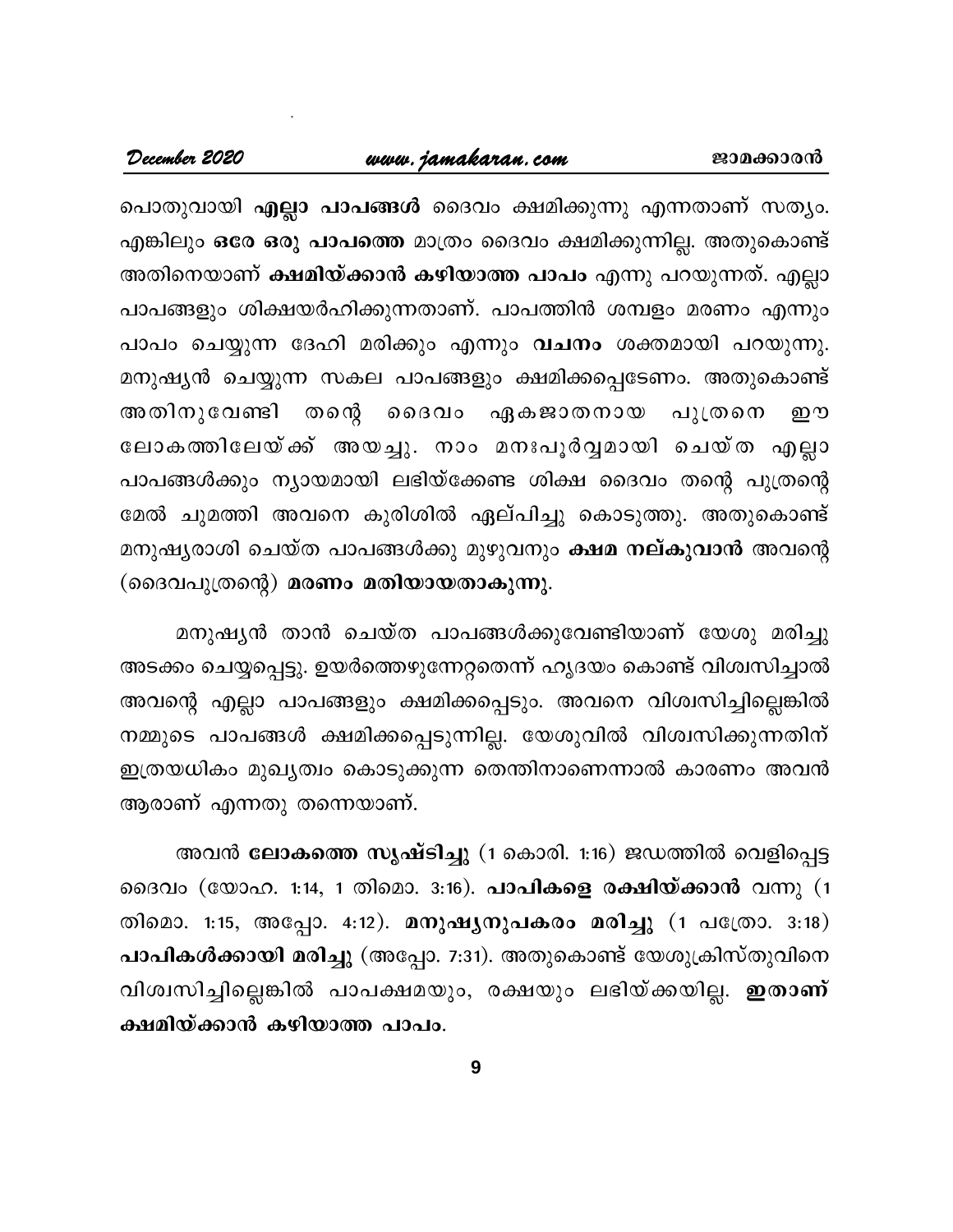## 3. മരണത്തിന് കാരണമായ പാപം

ദൈവമക്കൾ തെറ്റു ചെയ്യുമ്പോൾ അല്ലെങ്കിൽ പാപം ചെയ്യുമ്പോൾ നമ്മെ തള്ളിക്കളയാതെ രക്ഷിച്ചു പരിശുദ്ധപ്പെടുത്താൻ ദൈവം ആഗ്രഹിക്കുന്നു. തെറ്റായ രീതിയിൽ അർഹതയില്ലാതെ അപ്പത്തിലും, പാനപാത്രത്തിലും പങ്കെടുക്കാൻ പാടില്ല എന്നു നാം അറിയുന്നു. നമ്മിൽ എന്തെങ്കിലും കുറവുണ്ടെങ്കിൽ ഒതുങ്ങിയിരിക്കണം എന്നു പറഞ്ഞിട്ടില്ല. ഏതു ചെയ്തതിനുശേഷം മനുഷൃനും തന്നെത്താൻ  $@0000$ അപ്പത്തിനംശികളാകാമെന്നും പാനപാത്രത്തിൽ നിന്നും കുടിയ്ക്കാം എന്നും പറഞ്ഞിട്ടുണ്ട്. <mark>കുറവുകളു</mark>ണ്ടെങ്കിൽ <mark>ഏറ്റുപറഞ്ഞ്</mark> ക്ഷമ പ്രാപിച്ചതിനുശേഷം തിരുവത്താഴത്തിൽ പങ്കുചേരാം. ഇല്ലെങ്കിൽ അതുമൂലമായി വരുന്ന ശിക്ഷകളെക്കുറിച്ചു പറയുമ്പോൾ മൂന്നു കാര്യങ്ങൾ പറയപ്പെടുന്നു. ബലഹീനം, രോഗങ്ങൾ, മരണം. ഇത് ശാരീരിക മരണത്തെ കാണിക്കുന്നു (1 കൊരി. 5:5) –ൽ പൗലോസ് പറയുന്നത് ശ്രദ്ധിക്കൂ ആത്മാവ് യേശുവിന്റെ നാളിൽ രക്ഷിയ്ക്കപ്പെടേണ്ടതിന് ജഡസംഹാരത്തിനായി സാ<mark>ത്താന്</mark> ഏല്പിക്കേണം എന്നു വിധിച്ചിരിക്കുന്നു. അതുകൊണ്ട് ഇത് ശരീര മരണത്തെ മാത്രമേ കാണിക്കുന്നുള്ളൂ. രക്ഷ നഷ്ടപ്പെടുന്നില്ല. ഈ അഭിപ്രായത്തെ (1 യോഹ. 5:16, 17) വാകൃങ്ങളിൽ യോഹന്നാൻ പറയുന്നു. അതുകൊണ്ട് ഒരു വിശ്വാസി പാപജീവിതത്തിൽ തുടർന്നുകൊണ്ടിരുന്നാൽ, ദൈവനാമത്തിന് മഹത്വം കൊടുക്കാതിരുന്നാൽ അവൻ ഭൂമിയിൽ ജീവിച്ചതു മതി. മരണം മൂലമായി ദൈവം തന്നോട് ചേർത്തുകൊള്ളും. ഇവിടെ പ്രത്യേകമായ ഒരു പാപത്തെക്കുറിച്ച് പറയുന്നില്ല.

അതുകൊണ്ട് പരിശുദ്ധാത്മാവിന് വിരോധമായ പാപം അല്ലെങ്കിൽ ദൂഷണം എന്നത് ക്രിസ്തു ഭൂമിയിൽ ജീവിച്ച കാലത്ത് പരീശൻമാർ ചെയ്ത പാപം. ക്ഷമയർഹിയ്ക്കാത്ത പാപം എന്നത് എല്ലാ അവിശ്വാസികളും ചെയ്യുന്ന പാപം. മരണത്തിന് കാരണമായ പാപം എന്നത് വിശ്വാസികളുടെ പാപം ആണ്. ഇവയെല്ലാം വൃക്തമായി മനസിലാക്കാൻ ദൈവം തന്നെ നിങ്ങൾക്ക് കൃപ നല്കട്ടെ.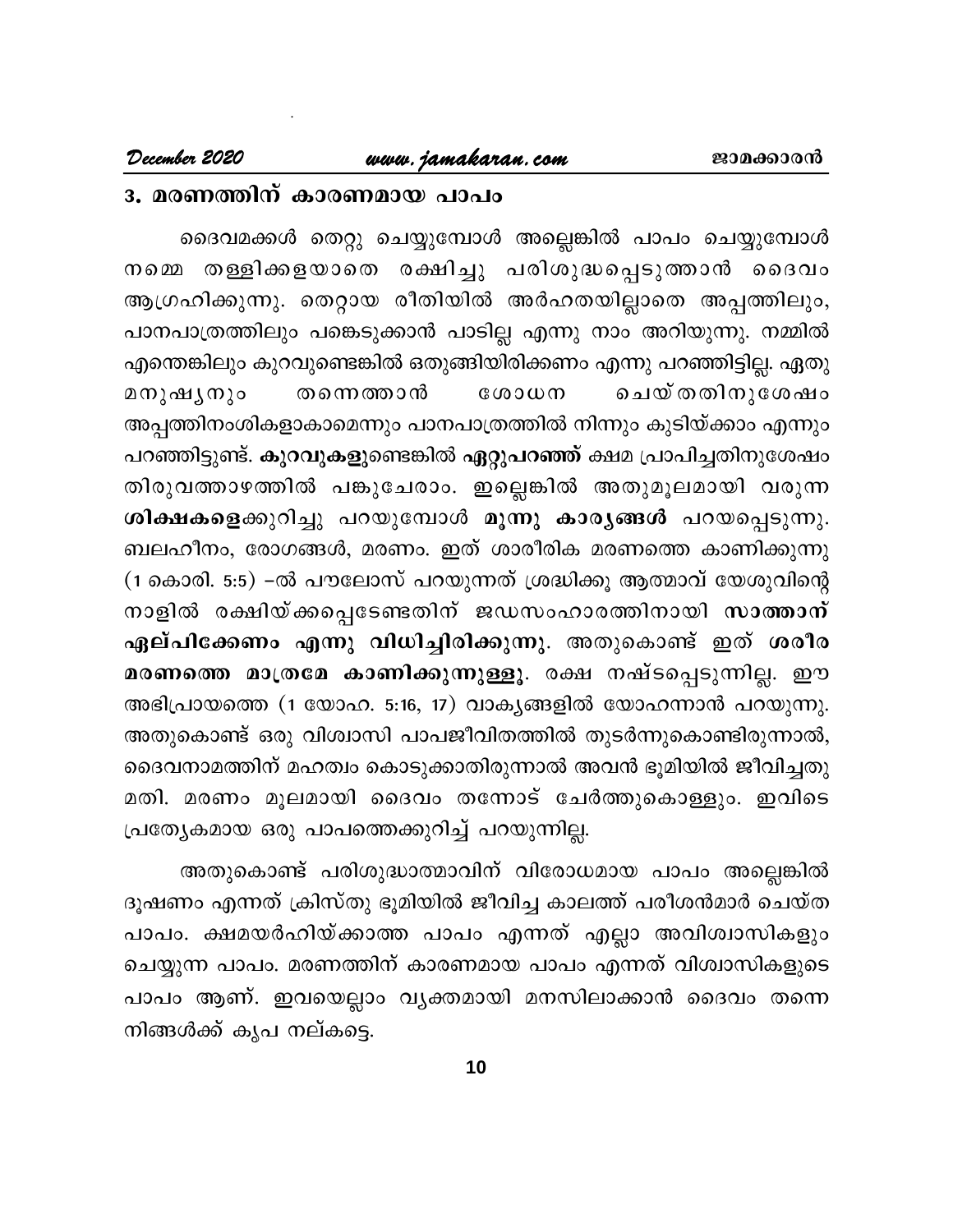# "പരിശുദ്ധാത്മാവിന്റെ<br>സ്നാനം എന്നത് ആർക്ക്?"

അനേകർ, കർത്താവിനെ അനുസരിച്ചു നടക്കുന്ന എല്ലാവരും വെള്ളത്തിൽ ജ്ഞാനസ്നാനം എടുക്കുന്നതുപോലെ പരിശുദ്ധാത്മാവിൽ സ്നാനം പ്രാപിക്കണം എന്നും അത് അവർ നിർബന്ധമായും പ്രാപിക്കണം എന്നും വിശ്വസിക്കുന്നു. ഇങ്ങനെ ജ്ഞാനസ്നാനം പ്രാപിച്ചാൽ മാത്രമേ അപ്പോസ്തലൻമാർ അവരുടെ കാലത്ത് പ്രാപിച്ചത് പോലെ അത്ഭുതങ്ങളും, അടയാളങ്ങളും ചെയ്യാനുള്ള ശക്തി ലഭിക്കുകയുള്ളൂ എന്നുള്ള എത്തുന്നു. ഇത് അവർ സമ്മതിയ്ക്കാനും, തീരുമാനത്തിൽ സമ്മതിപ്പിക്കുവാനും (അപ്പോ. 2:1-4) അപ്പോസ്തലൻമാർ ആത്മാവിൽ ജ്ഞാനസ്നാത്തെ പ്രാപിച്ചതുപോലെ (അപ്പോ.1:15) 120 വിശ്വാസികൾ പരിശുദ്ധാത്മാവിനെ പ്രാപിച്ചു എന്ന വാകൃത്തെ കാണിച്ച് സമർത്ഥിക്കുന്നു.

ദയവുചെയ്ത് താഴെ കാണുന്ന ചോദ്യങ്ങളേയും അതിന്റെ മറുപടിയും ചിന്തിച്ചു നോക്കു...

- ചോദ്യം : നമ്മുടെ കർത്താവ് ഈ ലോകത്തെ വിട്ടു പോകുന്നതിന് മുമ്പ് കാരൃസ്ഥൻ അല്ലെങ്കിൽ പരിശുദ്ധാത്മാവ് ആർക്കാണ് വാഗ്ദത്തം ചെയ്തത്?
- അപ്പോസ്തലൻമാരോടു സംസാരിച്ചു ഉത്തരം։ യേശുക്രിസ്തു കൊണ്ടിരിക്കുമ്പോൾ, ഇങ്ങനെ പറഞ്ഞു. ഞാൻ <mark>പിതാവിന്റെ അടുക്കൽ</mark> നിന്നു നിങ്ങൾക്ക് അയപ്പാനുള്ള കാരൃസ്ഥനായി പിതാവിന്റെ അടുക്കൽ നിന്നു പുറപ്പെടുന്ന സത്യാത്മാവ് വരുമ്പോൾ അവൻ എന്നെക്കുറിച്ച് സാക്ഷ്യം പറയും. നിങ്ങളും ആദിമുതൽ എന്നോടുകൂടെ ഇരിക്കകൊണ്ട് സാക്ഷ്യം പറവിൻ.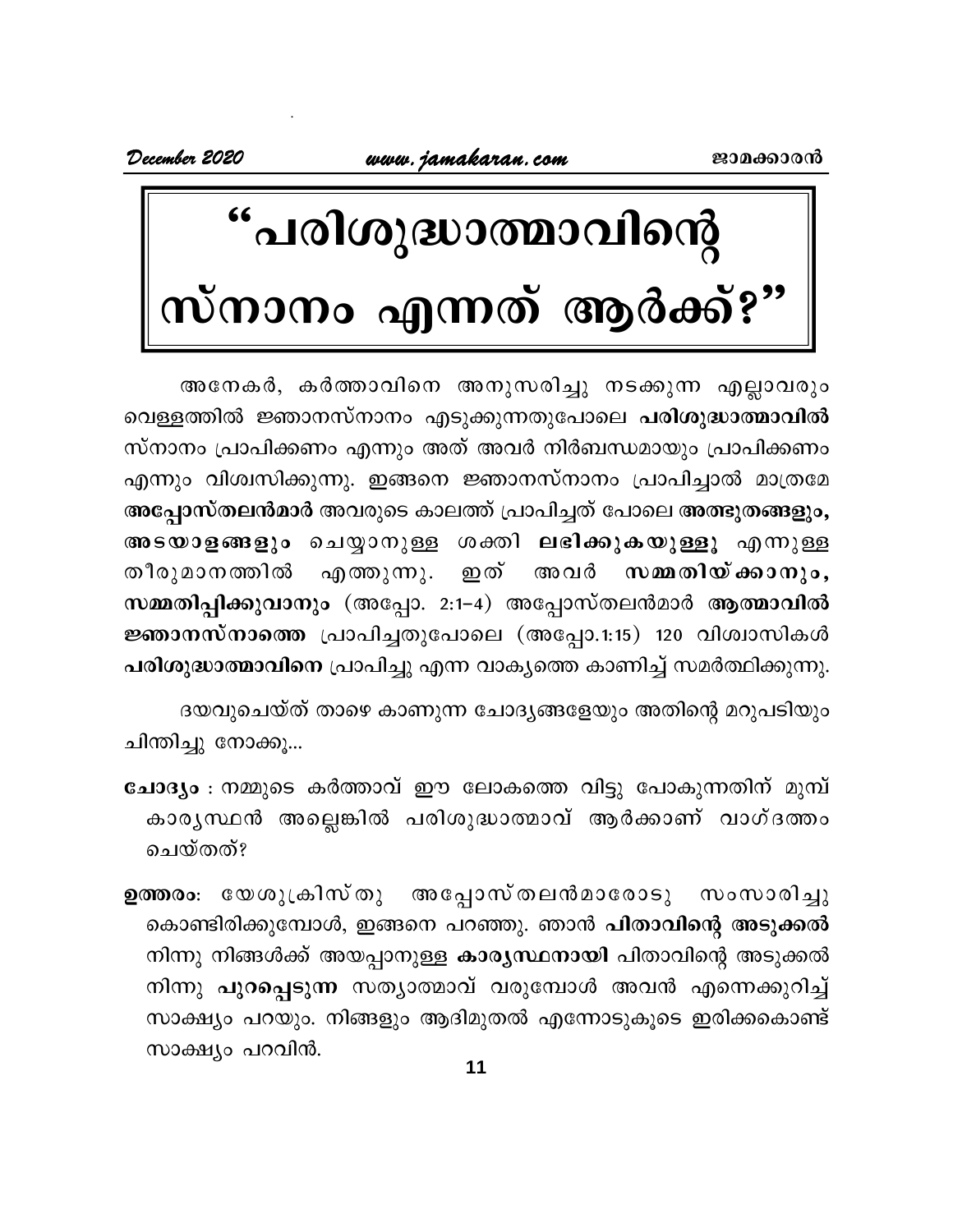വീണ്ടും യേശുവിനോട് കൂടെ ഉണ്ടായിരുന്ന 11 അപ്പോസ്തലൻമാരോട് അവൻ സംഭാഷിക്കുമ്പോൾ സ്ഥർഗ്ഗാരോഹണം ചെയ്യുന്നതിനു മുമ്പ് ഒലിവുമലയിൽ വച്ച് ഇപ്രകാരം പറഞ്ഞു. എന്റെ പിതാവ് വാഗ്ദത്ത്വം ചെയ്തതിനെ ഞാൻ നിങ്ങളുടെ മേൽ അയക്കും നിങ്ങളോ ഉയരത്തിൽ നിന്നു ശക്തി ധരിക്കുവോളം നഗരത്തിൽ പാർപ്പിൻ (ലൂക്കാ. 24:49, അപ്പോ. 1:8) വായിച്ചു നോക്കുവിൻ.

അപ്പോ. 2–ാം അദ്ധ്യായത്തിൽ ആ 120 പേരും പരിശുദ്ധാത്മാവിന്റെ ജ്ഞാനസ്നാനം പ്രാപിച്ചോ? അപ്പോ. ഒന്നും രണ്ടും അദ്ധ്യായം വായിക്കുമ്പോൾ ഇതിലെ മുഖ്യ കഥാപാത്രം അപ്പോസ്തലൻമാർ തന്നെയാണ് എന്നു കാണാൻ സാധിക്കും. പഴയകാലത്ത് യഥാർത്ഥ തോല് ചുരുകളിൽ അദ്ധ്യായങ്ങൾ, വാകൃങ്ങൾ എന്ന് പരിയ്ക്കാതെ എല്ലാം ഒന്നായിട്ടായിരുന്നു ഇരുന്നത്. ഇപ്പോൾ നമ്മുടെ കൈകളിൽ നല്കപ്പെട്ടിട്ടുള്ള അപ്പോ. വേദപുസ് തകത്തിൽ  $1:26$ –ൽ മതഥൃാസ്, യൂദാ ഇസ് ക്കരിയോത്താവിന് തിരഞ്ഞെടുക്കപ്പെട്ടു. പകരം 11 അപ്പോസ്തലൻമാരോടു കൂടെ ചേർക്കപ്പെട്ടു. അതിനുശേഷം രണ്ടാം അദ്ധ്യായം എന്ന് പിരിക്കപ്പെട്ടു. അവിടെ ഇങ്ങനെ നാം വായിക്കുന്നു. പെന്തക്കോസ്തു നാൾ വന്നപ്പോൾ എല്ലാവരും ഒരു സ്ഥലത്ത് ഒന്നിച്ചു കൂടിയിരുന്നു..................... എല്ലാവരും പരിശുദ്ധാത്മാവ് നിറഞ്ഞവരായി ആത്മാവ് അവർക്ക് ഉച്ചരിപ്പാൻ നല്കിയതുപോലെ അന്യഭാഷകളിൽ സംസാരിച്ചു തുടങ്ങി (അപ്പോ. 2:1-4).

അത് കേട്ട് എല്ലാവരും ഭ്രമിച്ച് ആശ്ചര്യപ്പെട്ടു ഈ സംസാരിക്കുന്ന എല്ലാവരും ഗലീലക്കാർ അല്ലയോ? എന്നു ചോദിച്ചു (2:7).

എന്നാൽ അവർ പറയുന്നതുപോലെ ആ 120 പേർ എല്ലാവരും ഗലീലക്കാർ ആയിരിക്കാൻ സാധ്യതയില്ല. എന്നാൽ അപ്പോസ്തലൻമാർ ഗലീലക്കാർ ആയിരുന്നു. പരിശുദ്ധാത്മാവിന്റെ ജ്ഞാനസ്നാനം അവർക്ക് തന്നെയാണ് വാഗ്ദത്തമായി നല്കപ്പെട്ടത്. പരിശുദ്ധാത്മാവിന്റെ വചനം അത്ഭുതാവഹമായി പ്രാപിച്ചവർ.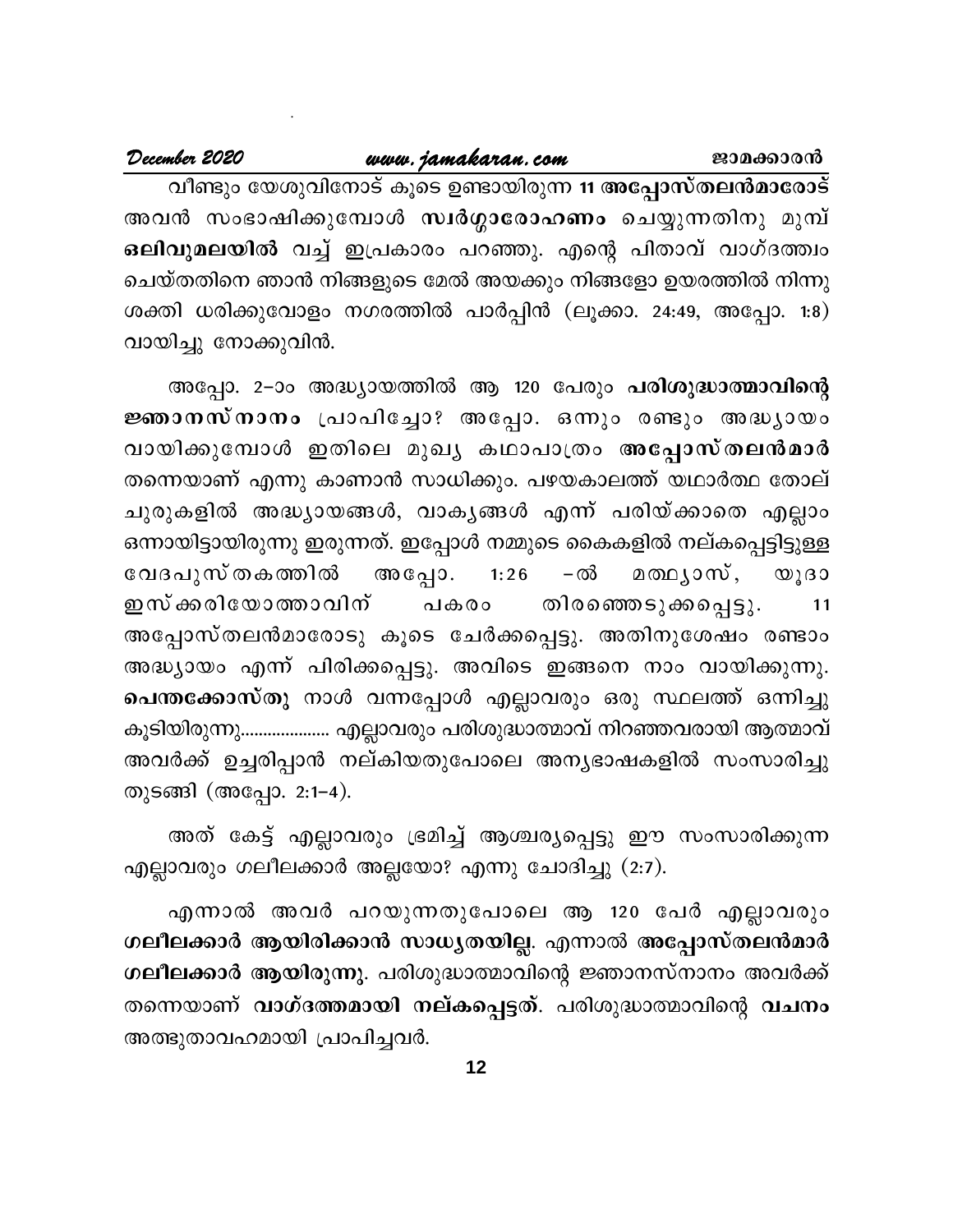| December 2020                                              | www.jamakaran.com |  | ജാമക്കാരൻ |
|------------------------------------------------------------|-------------------|--|-----------|
| ചോദ്യം : (അപ്പോ. 2:38) ധാരാളം ജനങ്ങൾക്കു വാഗ്ദത്ത്വം ചെയ്ത |                   |  |           |
| പരിശുദ്ധാത്മാവിൻ വരവും, അത്ഭുതങ്ങളും അടയാളങ്ങളും           |                   |  |           |
| ചെയ്യാനുള്ള പരിശുദ്ധാത്മാവിന്റെ ജ്ഞാനസ്നാനവും ഒന്നാണോ?     |                   |  |           |

ഉത്തരം: അല്ല, ഇത് അനുസരിക്കുന്നവരുടെ ഉള്ളിൽ ആത്മീയ ജീവൻ പുതുക്കുന്ന ഒരു അനുഭവമാണ്. ദൈവവചനത്തിന്റെ അടിസ്ഥാനത്തിൽ ജ്ഞാനസ്നാനം പ്രാപിക്കുന്ന എല്ലാവരും പരിശുദ്ധാത്മാവിന്റെ വരത്തെ പ്രാപിക്കുന്നു (അപ്പോ. 5:32).

ചില ജനങ്ങൾ പെന്തക്കോസ്തു നാളിലെ എല്ലാ വിശ്വാസികളും അടയാളങ്ങളും ചെയ്യാൻ പരിശുദ്ധാത്മാവിന്റെ അ ത്ഭു തങ്ങളും ജ്ഞാനസ്നാനത്തെ പ്രാപിച്ചു എന്ന് പറയുന്നു. അങ്ങനെയാണെങ്കിൽ (അപ്പോ. 6:3−6) വാകൃങ്ങളിൽ ഒരു വിശേഷമായ വേലയ്ക്കായി ഏഴു ശിഷ്യന്മാരുടെ മേൽ മാത്രം അപ്പോസ്തലൻമാർ എന്തുകൊണ്ട് കൈവച്ച് പ്രാർത്ഥിക്കേണ്ട നില വന്നത്?

സതൃത്തിൽ അപ്പോസ്തലൻമാർ മാത്രമേ പരിശുദ്ധാത്മാവിന്റെ സ്നാനത്തെ പ്രാപിച്ചിരുന്നുള്ളു. മറ്റവർ വെള്ളത്തിലുള്ള സ്നാനം മാത്രമേ പ്രാപിച്ചിരുന്നുള്ളൂ. അതു മൂലമായി പാപക്ഷമ പ്രാപിച്ചു. അതുമാത്രമല്ല പരിശുദ്ധാത്മാവ് അവരുടെ ഹൃദയങ്ങളിൽ വാസം ചെയ്തു. അതുകൊണ്ട് അപ്പോസ്തലൻമാർക്ക് മാത്രമേ അത്ഭുതങ്ങളും, അടയാളങ്ങളും ചെയ്യാനുള്ള ശക്തി ഉണ്ടായിരുന്നുള്ളൂ (അപ്പോ. 1:15) നാം കാണുന്ന 120 ശിഷ്യൻമാരോ അല്ലെങ്കിൽ അപ്പോ. 2:41 −ൽ നാം കാണുന്ന 3000 ജനങ്ങളോ അപ്പോസ് തലൻമാർ പ്രാപിച്ചതുപോലെ പരിശു**ദ്ധാത്മാവി**ൻ ജ്ഞാനസ്നാനത്തെ പ്രാപിച്ചില്ല എന്ന് അറിയേണ്ടതുണ്ട്.

എങ്കിലും അപ്പോ. 6:1–8 വാകൃങ്ങളിൽ നാം വായിക്കുമ്പോൾ മേശയിൽ ശുശ്രൂഷ ചെയ്യാൻ 7 പേരെ തിരഞ്ഞെടുക്കണമെന്ന് അപ്പോസ്തലൻമാർ പറഞ്ഞപ്പോൾ ആ 7 പേരും നല്ല സാക്ഷ്യം പ്രാപിച്ചവരും പരിശുദ്ധാത്മാവും ജ്ഞാനവും നിറഞ്ഞ് കാണപ്പെടേണം എന്നും പറഞ്ഞു. ആ 7 പേരും അപ്പോ. 2:38 −ൽ വാഗ്ദത്ത്വം ചെയ്യപ്പെട്ട പരിശുദ്ധാത്മാവിന്റെ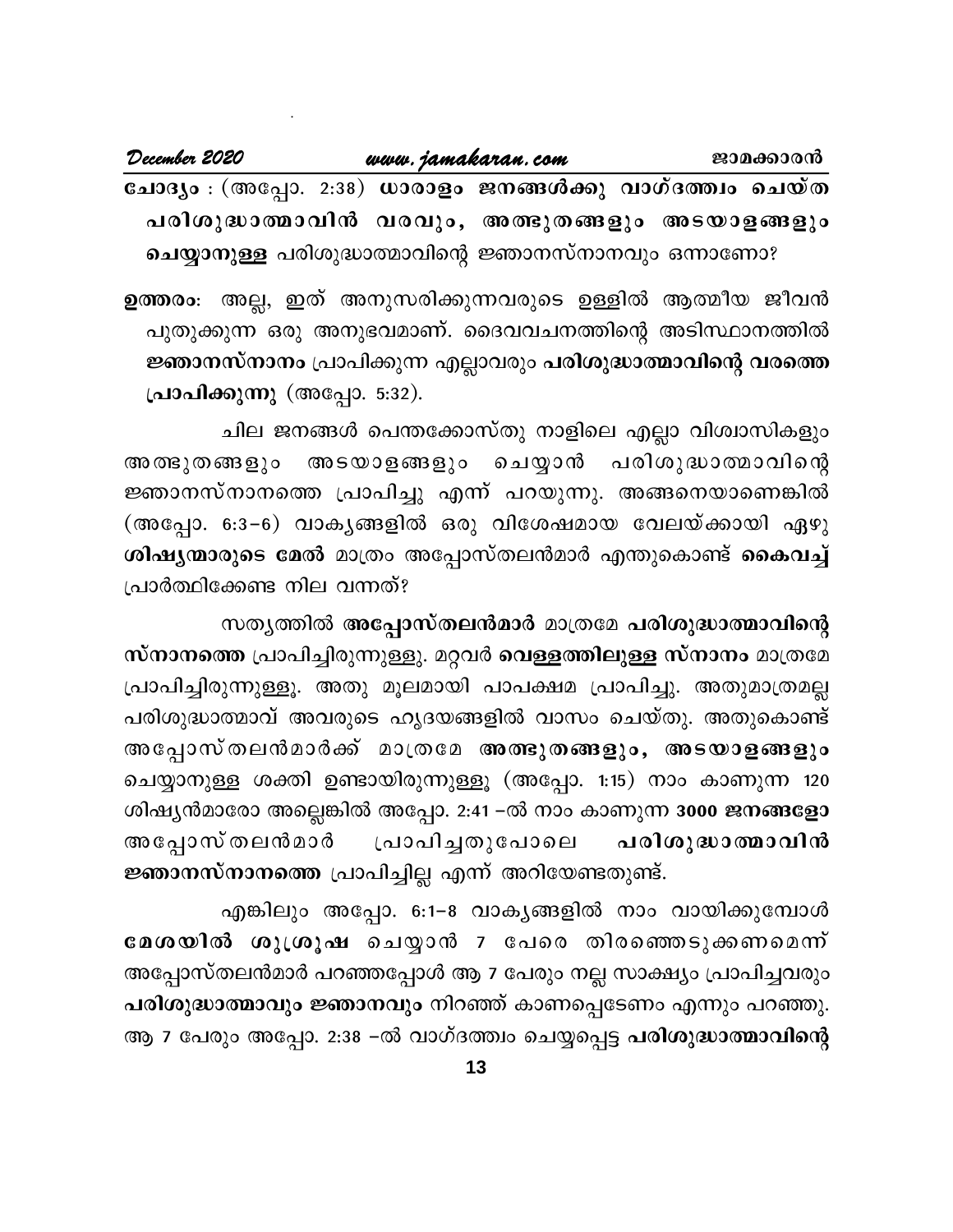## www.jamakaran.com

വരത്തെ മുമ്പു തന്നെ പ്രാപിച്ചിരുന്നു എന്നത് ഇതുമൂലം മനസിലാക്കാം. എന്നാൽ അവർ പരിശുദ്ധാത്മാവു മൂലമായി അത്ഭുതങ്ങളും അടയാളങ്ങലും ചെയ്യാനുള്ള ശക്തി പ്രാപിച്ചിരുന്നില്ല. ഈ 7 പേരും, അപ്പോസ്തലൻമാർ അവരുടെമേൽ കൈവച്ച് പ്രാർത്ഥിച്ചപ്പോഴാണ് അത്ഭുത അടയാളങ്ങളെ ചെയ്യാനുള്ള ശക്തിയെ പ്രാപിച്ചത് (അപ്പോ. 6:8, 8:5,6).

ക്രിസ്തുവിനെ ചോദ്യം : ഈ കാലത്ത് വിശ്വസിക്കുന്നവർ പരിശുദ്ധാത്മാവിന്റെ ജ്ഞാനസ്നാനത്തെ പ്രാപിക്കുന്നുണ്ടോ?

എന്തെന്നാൽ വിശേഷമായ സ്നാനം ഉത്തരം: ഇല്ല! ആ അപ്പോസ്തലൻമാർക്ക് മാത്രം വാഗ്ദത്ത്വം നല്കപ്പെട്ട് അവർക്കുമാത്രം കൊടുക്കപ്പെട്ടതാണ്. ഇത് യഹൂദ ജനത്തിന് അടയാളമായി നല്കപ്പെട്ടതാണ്. അതുപോലെ കൊർന്നല്യോസും കുടുംബവും പരിശുദ്ധാത്മാവിന്റെ സ്നാനം പ്രാപിച്ചു കാരണം, പുറജാതികളേയും ദൈവം സ്ഥീകരിച്ചു എന്നതിന് അടയാളമായിട്ടാണ് ഇത് നല്കപ്പെട്ടത് അദ്ധ്യായം) **ഇതല്ലാതെ** വേറെ ആരും  $10$ (അപ്പോ. று പരിശുദ്ധാത്മാവിന്റെ സ്നാനത്തെ പ്രാപിച്ചതായി നമുക്ക് വചനങ്ങൾ ഒന്നും നല്കപ്പെട്ടിട്ടില്ല. അപ്പോസ്തലൻമാർ മാത്രം പ്രത്യേകമായി ചിലരെ തിരഞ്ഞെടുത്ത് അവരുടെമേൽ കൈവച്ച് അത്ഭുത അടയാളങ്ങൾ ചെയ്യുന്ന ശക്തിയെ അവർക്കു കൊടുക്കാം. അങ്ങനെ വരം പ്രാപിച്ചവർ ഈ വരത്തെ വേറെ ആർക്കും കൊടുക്കാൻ കഴിയില്ല (അപ്പോ. 6:6, 8:14–17). ഈ സതൃത്തെ നാം അപ്പോ. 5:12 –ൽ കാണാൻ കഴിയും. അപ്പോസ്തലൻമാരുടെ കൈവെപ്പിനാൽ പരിശുദ്ധാത്മാവ് ലഭിച്ചു. പരിശുദ്ധാത്മാമാവിനാൽ അത്ഭുതങ്ങളും അടയാളങ്ങളും നടന്നു അപ്പോ.  $8:18.$ 

ചോദ്യം : സഭ ശൈശവ നിലയിൽ ഇരുന്ന സമയത്ത്, പുതിയനിയമം എഴുതപ്പെട്ടു കൊണ്ടിരുന്നപ്പോൾ, വേദവാകൃങ്ങളെ ഉറപ്പിയ്ക്കാനായി കൊടുക്കപ്പെട്ടു. ഈ കാലഘട്ടത്തിൽ ജനങ്ങൾ സ്നാനപ്പെടുമ്പോൾ എന്താണ് പ്രാപിക്കുന്നത്?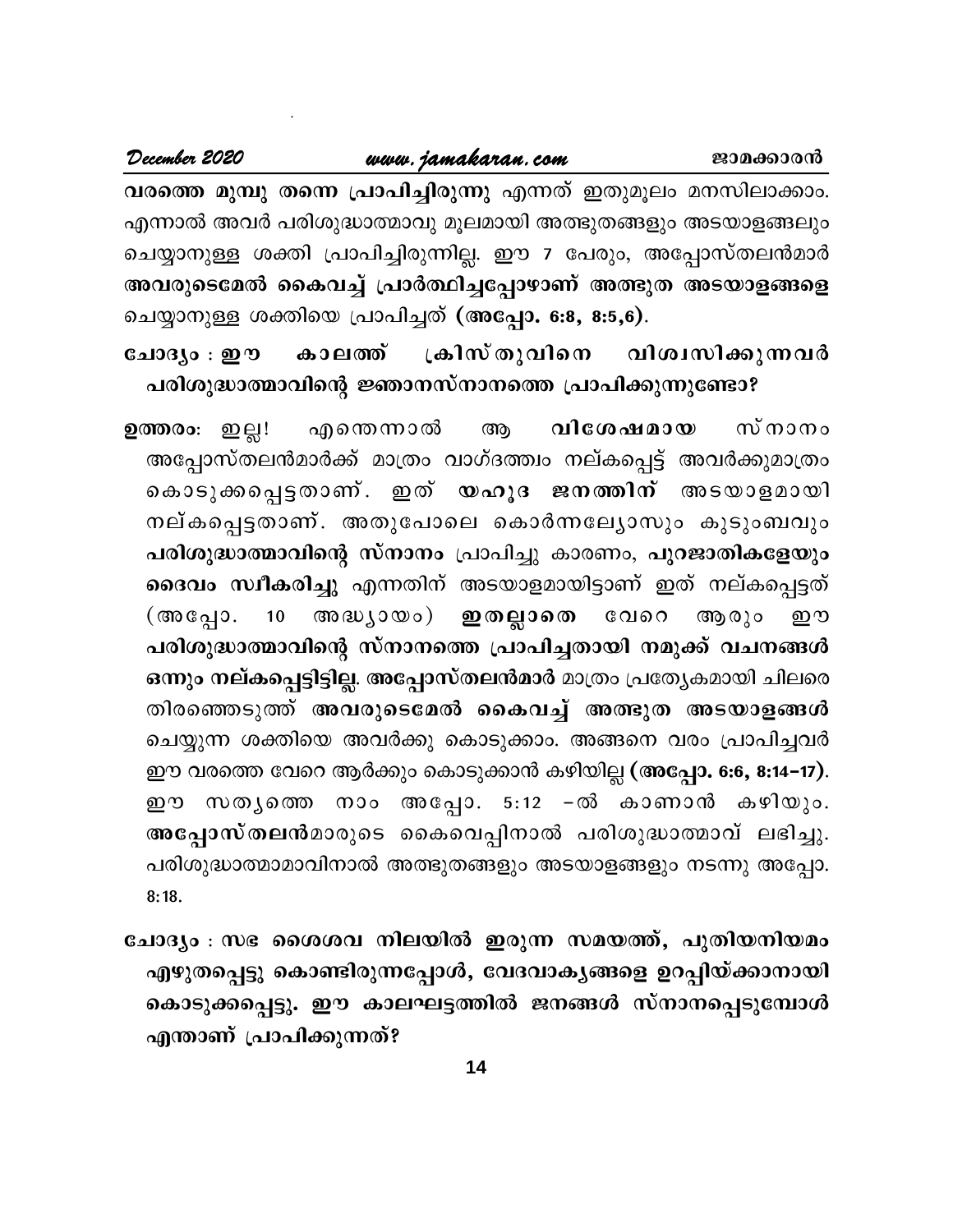## www.jamakaran.com

ഉത്തരം. നാം കർത്താവിനെ അനുസരിക്കുമ്പോൾ നമുക്ക് നല്കിയ വാഗ്ദത്തമായ പരിശുദ്ധാത്മാവിന്റെ വരത്തെ പ്രാപിക്കുന്നു. ദൈവത്തിന്റെ ആത്മാവ് നമ്മിൽ വസിക്കുന്നതുകൊണ്ട് നമുക്ക് ആത്മീയജീവിതം ലഭിക്കുന്നു (അപ്പോ. 2:38, റോമ. 8:9-11).

എന്നാൽ അതേസമയത്ത് വടക്കേ ഇന്ത്യയിൽ ആദിവാസികളുടെ ഇടയിൽ ശുശ്രൂഷ ചെയ്യുന്ന മിഷനറിമാർ വചനം അറിയാത്ത ജനങ്ങൾ യേശുവേ രക്ഷകനായി സ്വീകരിയ്ക്കാൻ, ആ ജനങ്ങൾക്ക് വേണ്ടി, അവരുടെ രോഗങ്ങൾക്കായി പ്രാർത്ഥിച്ചപ്പോൾ അത്ഭുത സുഖങ്ങൾ പ്രാപിച്ചു യേശുവിനെ രക്ഷകനായി സ്വീകരിച്ചു. അതുമൂലം അനേകം ജനങ്ങൾ തങ്ങളുടെ വീട്ടിലുണ്ടായിരുന്ന വിഗ്രഹങ്ങളെ വലിച്ചെറിഞ്ഞ് സ്നാനപ്പെട്ട് യേശു ക്രിസ്തുവിനെ സ്വന്ത രക്ഷകനായി ഏറ്റുകൊണ്ടു. അങ്ങനെ ആയിരക്കണക്കിന് സഭകൾ സ്ഥാപിതമായി.

ഇതിനാധാരമായി മർക്കോ. 16–ാം അദ്ധ്യായത്തെ പറയാം. മർക്കോ. 16:17 വിശ്വസിക്കുന്നവരാൽ ഈ അടയാളങ്ങൾ നടക്കും എന്നു പറഞ്ഞ് യേശു പറയുന്ന പല അടയാളങ്ങളെ നമുക്ക് വായിയ്ക്കാൻ കഴിയും. അവർ ഭൂതങ്ങളെ പുറത്താക്കും. പുതിയ ഭാഷ............. അവർ രോഗികളുടെ മേൽ കൈ വയ്ക്കുമ്പോൾ അവർക്ക് സൗഖ്യം വരും എന്നു എഴുതിയിരിക്കുന്നു. ഇന്നും ഇങ്ങനെയുള്ള അത്ഭുതങ്ങൾ നടക്കുന്നത് ഞാൻ കണ്ടിട്ടുണ്ട്.

യഥാർത്ഥ വിശ്വാസി സൗഖ്യം പ്രാപിയ്ക്കാൻ ശുശ്രൂഷകൻമാരെ അന്വേഷിച്ചു പോകത്തില്ല. അവന് വചനത്തെക്കുറിച്ച് അറിയാം. വചനപ്രകാരം ജീവിച്ചാൽ അവന്റെ രോഗം അവന്റെ പ്രാർത്ഥനയിൽ തന്നെ മാറിപ്പോകും. നമ്മെ വഴി നടത്താനും, ഉറപ്പിയ്ക്കാനും ദൈവവചനം നമ്മുടെ കൈകളിലുണ്ട് (മർക്കോ. 16:20, യോഹ. 20:30, 31) വിശ്വാസം കേൾവിയാൽ വരും (റോമ. 10:17) അല്ലാതെ അത്ഭുതങ്ങളും അടയാളങ്ങളും കാണുന്നതു കൊണ്ടല്ല.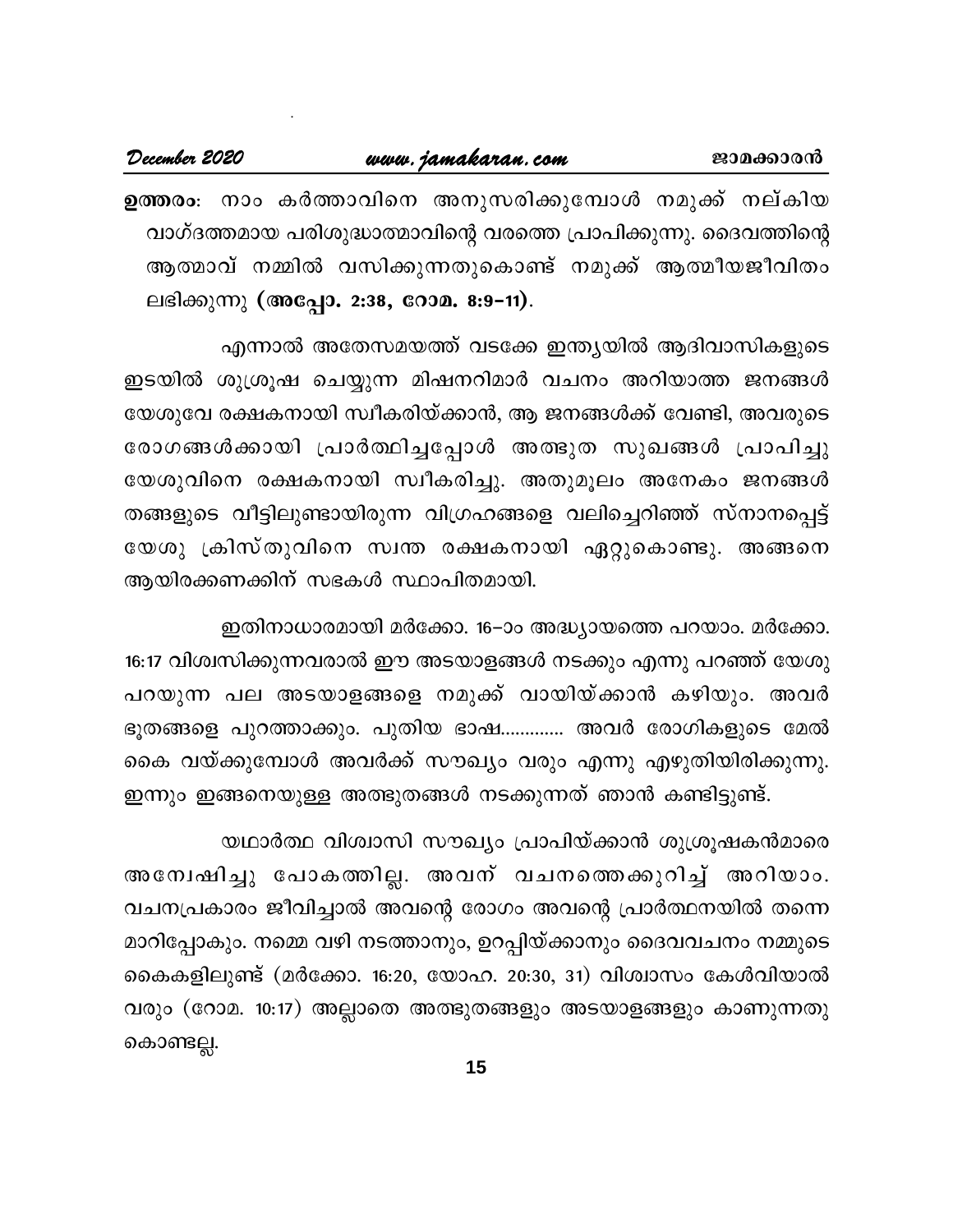December 2020

## നാലു സുവിശേഷ

## പുസ്തകങ്ങളെക്കുറിച്ചുള്ള വിവരങ്ങൾ

മത്തായി, മർക്കോസ്, ലൂക്കോസ്, യോഹന്നാൻ തുടങ്ങിയ നാലു സു<mark>വിശേഷങ്ങളെ</mark> ദൈവം നാലു വൃക്തികളെക്കൊണ്ട് എഴുതി. ഇവർ യേശുക്രിസ് തുവിന്റെ ജീവിതചരിത്രത്തെ നാലുപേരും എഴുതിയിട്ടുണ്ടെങ്കിലും അവയിൽ ചില വൃത്യാസങ്ങൾ ഉള്ളത് നമുക്ക് കാണാൻ കഴിയും. അതിന്റെ ഉദ്ദേശ്യത്തെയും, കാരണത്തെയും വിശേഷ തനിമയെയും നാം വ്യക്തമായി അറിയേണ്ടത് ആവശ്യമാണ്.

## മത്തായി

ഒന്നാമതായി യേശുക്രിസ്തുവിന്റെ ജനനത്തോട് സംബന്ധിച്ചുള്ള കാരൃങ്ങളെ ശ്രദ്ധിയ്ക്കാം. മത്തായി യഹൂദൻമാരുടെ രാജാവിനെക്കുറിച്ച് എഴുതുന്നതുകൊണ്ട് രാജാവായി യേശു വരുന്നതിനെക്കുറിച്ച് ആവശ്യമായ രണ്ടു മുഖ്യകാരണങ്ങളെ വ്യക്തമാക്കാൻ അബ്രഹാമിന്റെ പുത്രനായ ദാവീദിന്റെ പുത്രൻ എന്ന് ആരംഭിക്കുന്നു. യഹൂദൻ ഒരുവനെ രാജാവായി സ്ഥീകരിയ്ക്കണമെങ്കിൽ ആ വ്യക്തി അബ്രഹാമിന്റെ സന്തതിയിൽ ഉള്ള ആളായിരിക്കണം. അതിലും ഒരു യഹൂദൻ മാത്രമേ യഹൂദന് രാജാവായി വരുവാൻ കഴിയുകയുള്ളു. മാത്രമല്ല ആ വൃക്തി ദാവീദിന്റെ വംശത്തിൽപ്പെട്ട വൃക്തിയായിരിക്കേണ്ടതും ആവശ്യമാണ്. എന്തെന്നാൽ ദാവീദിന് ദൈവം വാഗ്ദനത്തം നല്കിയത് നിന്റെ വംശവും, രാജ്യവും എന്റെ മുമ്പാകെ എന്നേക്കും നിലനില്ക്കും. നിന്റെ സിംഹാസനം എന്നേയ്ക്കും സ്ഥിരമായിരിക്കും എന്ന് (2 ശമു. 7:16) പറയുന്നു. പല സങ്കീർത്തനങ്ങൾ വഴിയായി ദാവീദിന് ദൈവം നല്കിയ വാഗ്ദത്തത്തെ ഉറപ്പിക്കുന്നു.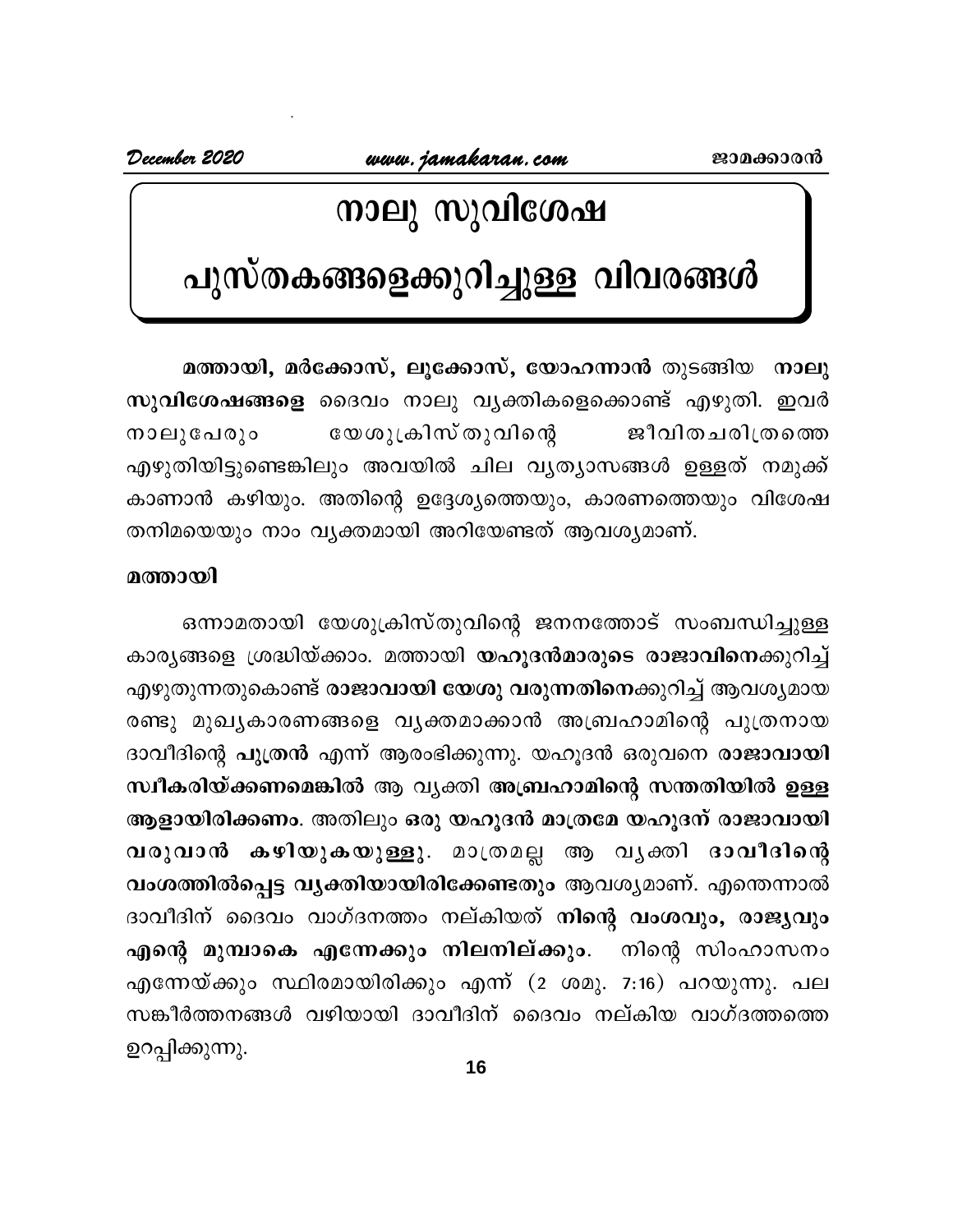**{]tXyIn¨v k¦o. 89-þÂ ]dªncn¡p¶Xv ImWmw:-þ**

Rm³ \nsâ hwis¯ Ft¶b v¡pw Øncam¡pw, \nsâ Rm³ Fsâ \nbaw ewLnbv¡pItbm, Fsâ A[c§Ä D¨cn¨Xns\ സിംഹാസനത്തെ എന്നേയ്ക്കും തലമുറ തലമുറയോളം നിലനിർത്തും. വ്യത്യാസപ്പെടുത്തുകയോ ചെയ്യുകയില്ല. എന്റെ വിശുദ്ധിയെ കൊണ്ട് ഞാൻ ഒരിക്കൽ സത്യം ചെയ്ത് ദാവീദിനോട് ഞാൻ വ്യാജം സംസാരിയ്ക്കുകയില്ല  $(mB. 89:34, 35).$ 

അനന്തരം **യീശായിയുടെ** വേരിൽ നിന്നും ഒരു മുള ഉയർന്നു വരും അത് ഫലം കായിക്കും എന്ന് പറയുന്നു (യെശയ്യ. 11:1) ഇതാ ഞാൻ **ദാവീദിന്** നീതിയുള്ള ഒരു ശാഖയെ ഉത്ഭവിപ്പിക്കുന്ന കാലം വരുന്നു. അവൻ രാജാവായി ഭരണം നടത്തുകയും ബുദ്ധിപൂർവ്വം പ്രവർത്തിച്ച് നീതിയും, **ന്യായവും നടത്തും എന്ന് യിരെ. 23:5 -ൽ യേശുക്രിസ്തുവിനെക്കുറിച്ച്** (പവചനാത്മാവിൽ മുൻ എഴുതിയിരിക്കുന്നു. അങ്ങനെ യേശുക്രിസ്തുവിന്റെ ന്നത്സമുള്ള ഒരു ശാഖയെ ഉരഃവെപ്പിക്കുന്ന കാലാ വരുന്നു. അവര<br>രാജാവായി ഭരണം നടത്തുകയും ബുദ്ധിപൂർവ്വം പ്രവർത്തിച്ച് നീതിയും,<br>ന്യായവും നടത്തും എന്ന് യിരെ. 23:5 –ൽ യേശുക്രിസ്തുവിനെക്കുറിച്ച്<br>പ്രവചനാത്മാവിൽ മുൻ എഴുതിയിരിക്കുന്നു. രാജാവിനെക്കുറിച്ച് പറയുന്നു അതിന് മുഖ്യമായി ആവശ്യമായിരിക്കുന്ന പട്ടികയെയും നിരത്തുന്നു.

## മർക്കോസ്

രണ്ടാമത്തെ പുസ്തകമായ **മർക്കോസിന്റെ സുവിശേഷം** എഴുതിയിത് മർക്കോസ് എന്ന വൃക്തിയാണ്. ഇദ്ദേഹം ഒരു റോമാക്കാരനാണ്. റോം **tZi¯nÂ** \n¶pw Cu kphntijs¯ FgpXp¶p. Ct±lw രണ്ടാമത്തെ പുസ്തകമായ <mark>മർക്കോസിന്റെ സുവിശേഷം</mark> എഴുതിയിത്<br>മർക്കോസ് എന്ന വ്യക്തിയാണ്. ഇദ്ദേഹം ഒരു റോമാക്കാരനാണ്. റോം<br>ദേശത്തിൽ നിന്നും ഈ സുവിശേഷത്തെ എഴുതുന്നു. ഇദ്ദേഹം<br>എഴുതുന്നതുകൊണ്ട് യേശുക്രിസ്തുവിന്റെ ജനന സംബന്ധമായ<br>കാരൃങ്ങള രണ്ടാമത്തെ <del>എസ്തക്കാര് മരക്കോസണ്ടു സുവരാക്കാ എഴുതിയിത്</del><br>മർക്കോസ് എന്ന വൃക്തിയാണ്. ഇദ്ദേഹം ഒരു **റോമാക്കാരനാണ്. റോം**<br>ദേശത്തിൽ നിന്നും ഈ സുവിശേഷത്തെ എഴുതുന്നു. ഇദ്ദേഹം<br>യേശുക്രിസ്തു ദൈവത്തിന്റെ ദാസൻ എന്ന അടിസ്ഥാനത്തിൽ<br>എഴുതുന് കാരൃങ്ങളെക്കുറിച്ച് ഈ പുസ്തകത്തിൽ എഴുതുന്നില്ല. **ദാസന് വേലയാണ് മുഖ്യം**. അതല്ലാതെ, അവൻ ഏത് ദേശക്കാരൻ, അവരുടെ മാതാപിതാക്കൾ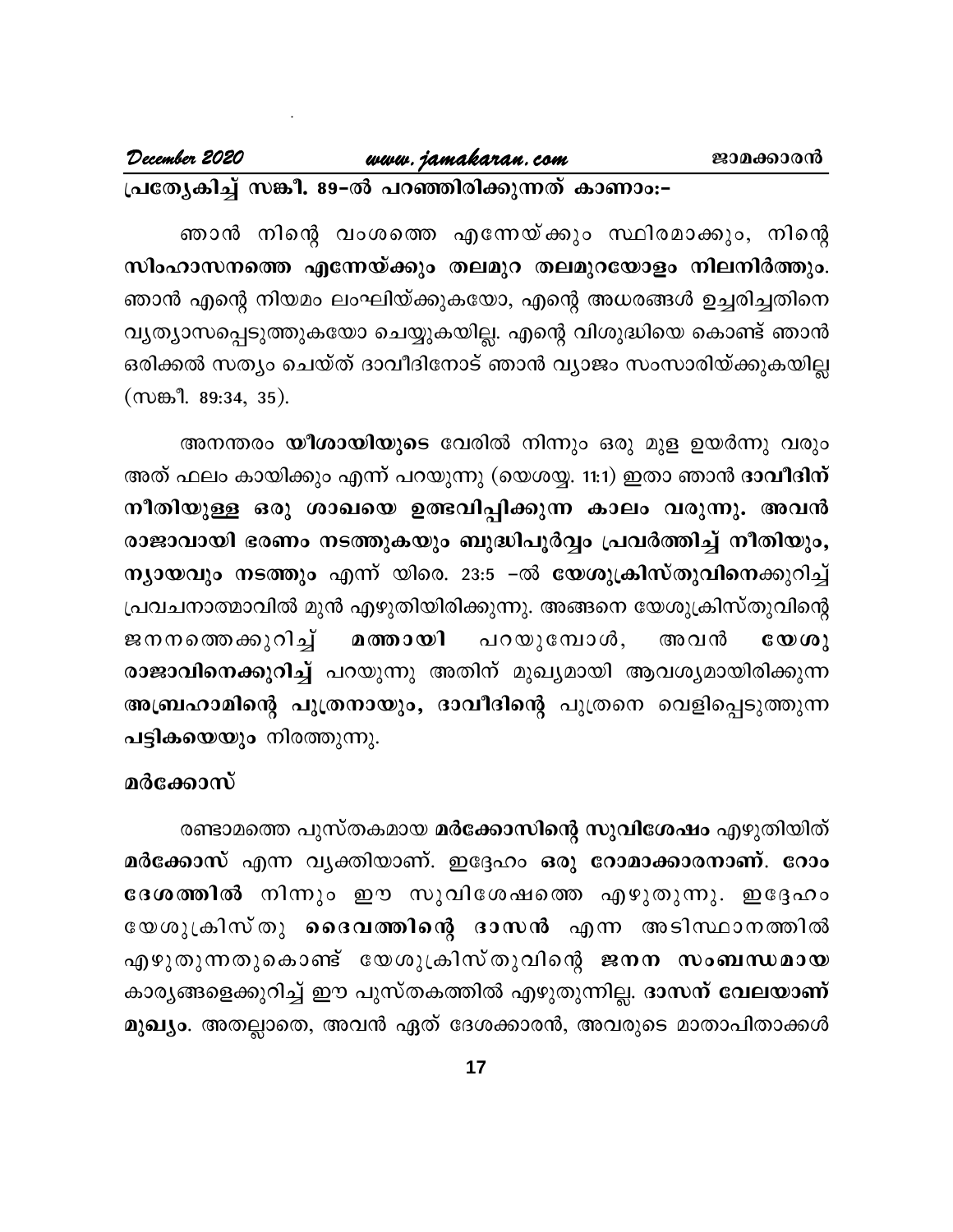## December 2020

## www.jamakaran.com

ജാമക്കാരൻ

ആരാണ് എന്ന ഒരു കാര്യവും മുഖ്യമല്ലാത്തതുകൊണ്ട് അവയെക്കുറിച്ച് ഒന്നും പറയാതെ യേശുക്രിസ്തുവിന്റെ ശുശ്രൂഷയെക്കുറിച്ചു പ്രത്യേകമായി പറയുന്നു.

## ലൂക്കോസ്

മീഖാ പ്രവാചകൻ പറയുന്നതുപോലെ യേശു ബത്ലഹേമിൽ ജനിക്കും എന്ന പ്രവചനം അങ്ങനെ തന്നെ നിറവേറിയതായി ലൂക്കോസ് പറയുന്നു (ലൂക്കോ. 2:4–7). കൂടാതെ ഒരു കന്യകയുടെ വയറ്റിൽ കർത്താവ് ജനിക്കുമെന്നും പറയുന്നു (ലൂക്കോ. 1:27–31). ഇവ നിറവേറുന്നതിന് വേണ്ടി ദൈവം എങ്ങനെ ചരിത്ര സംഭവങ്ങളെ ഒത്തിണക്കിക്കൊണ്ടു പോയി എന്നത് വളരെ ആശ്ചര്യപ്പെടുത്തുന്ന കാര്യമാണ്.

മറിയ പൂർണ്ണ ഗർഭിണിയായി നസറേത്ത് എന്ന ഗ്രാമത്തിൽ ഇരുന്നു. എന്നാലും യേശു ജനിച്ചത് ബത്ലഹേമിലാണ്. ഇതിന് രണ്ട് കാര്യങ്ങളെ ദൈവം ക്രമീകരിച്ചിരുന്നു.

## 1. യോസേഫിനോടൊപ്പമുള്ള വിവാഹനിശ്ചയം

2. ജനസംഖ്യാ നിർണ്ണയം നടത്താനുള്ള അഗസ്തോസ് കൈസറുടെ കല്പന.

യോസേഫ് ദാവീദിന്റെ വംശക്കാരനും, കുടുംബക്കാരനും ആയതുകൊണ്ട് തനിക്ക് ഭാരൃയായി നിയമിച്ചിരിക്കുന്ന ഗർഭവതിയായ മറിയയോടുകൂടെ ജനസംഖ്യാ നിർണ്ണയത്തിനായി ഗലീലാ ദേശത്തിലുള്ള നസറേത്തിൽ നിന്നും യഹൂദ നാട്ടിലെ ബത്ലഹേമിലുള്ള ദാവീദിൻ **ദേശത്തിലേയ്ക്ക്** പോയി. അവിടെ അവർ താമസിക്കുമ്പോൾ അവൾക്ക് പ്രസവകാലം വന്നു. അവൾ തന്റെ ആദ്യജാതനെ പ്രസവിച്ച് സത്രത്തിൽ ഇടമില്ലാത്തതുകൊണ്ട് കുഞ്ഞിനെ തുണികളിൽ ചുറ്റി കാലിത്തൊഴുത്തിൽ കിടത്തി (ലൂക്കോ. 2:4, 7).

18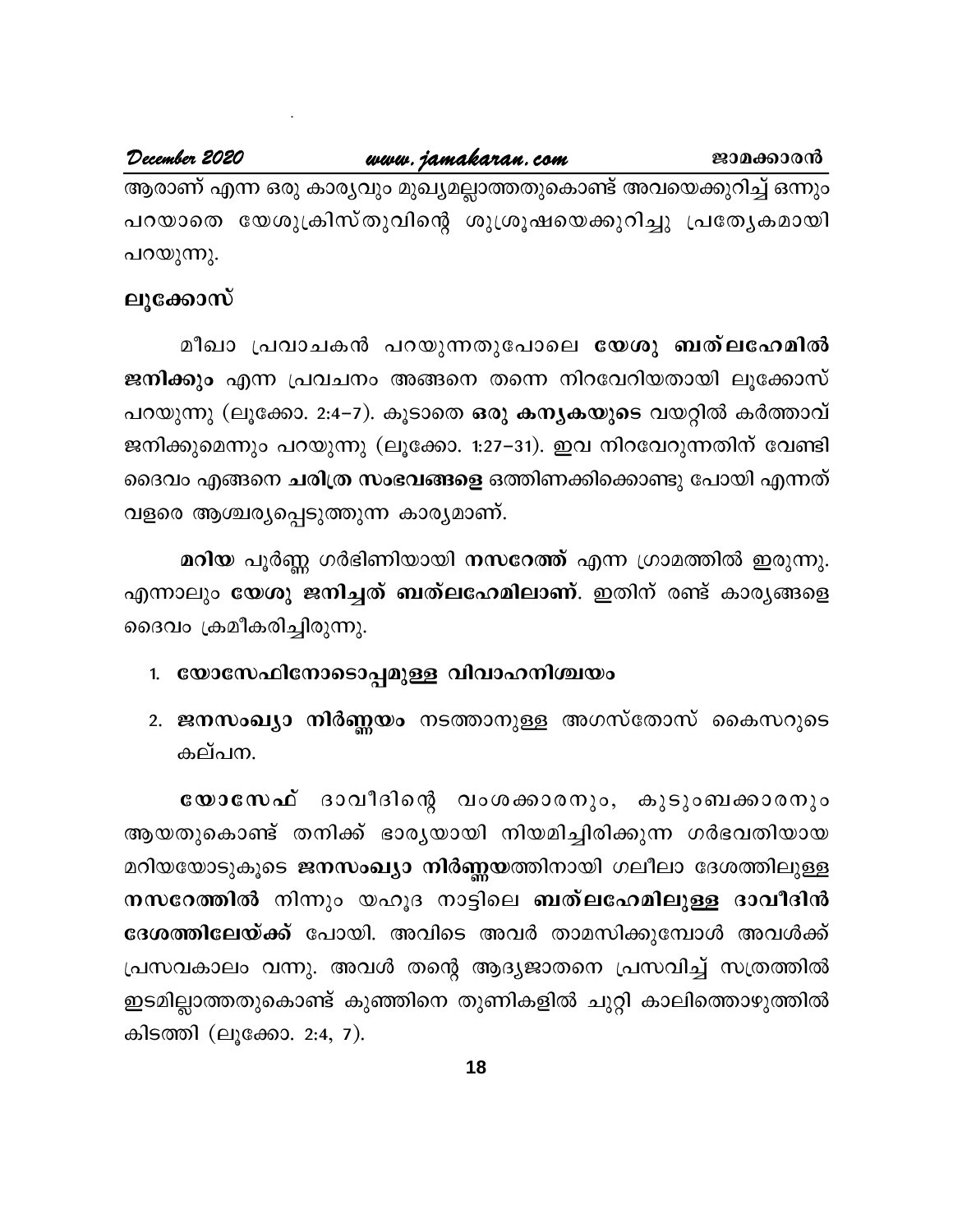## www.jamakaran.com

December 2020

മാത്രമല്ല, വംശാവലിയെക്കുറിച്ച് പറയുമ്പോൾ അവൻ മനുഷൃനായ ക്രിസ്തുവിനെക്കുറിച്ച് എഴുതുന്നതുകൊണ്ട് <mark>മറിയയിൽ</mark> ആരംഭിച്ച്, ആദാം വരെയുള്ള ചരിത്രത്തെക്കുറിച്ച് പറയുന്നു. ഈ ഭാഗത്ത് മത്തായി പറയുന്ന വംശാവലിയും, ലൂക്കോസ് പറയുന്ന വംശാവലിയും ഒന്നിച്ച് ചേർത്ത് വായിച്ച് മനസ്സിലാക്കണം. മത്തായി പറയുമ്പോൾ ആദാം മുതൽ അബ്രഹാം വരെയുള്ള വിവരങ്ങളെ പറയാതെ വിട്ടുകളഞ്ഞു. അബ്രഹാം മുതൽ ദാവീദ് വരെയുള്ള വിവരങ്ങളെ മാത്രം പറഞ്ഞ്, ദാവീദിന്റെ രണ്ടു പുത്രൻമാരിൽ ഒരാളായ ശലോമോൻ മൂലം മറിയയുടെ ഭർത്താവായ യോസേഫ് വരെ പറഞ്ഞ്, അവളിൽ യേശു ജനിച്ചു എന്നു പറഞ്ഞ് ചരിത്രത്തെ അവസാനിപ്പിക്കുന്നു. <mark>യേശുവിനെ രാജാവായി</mark> ചിത്രീകരിയ്ക്കാൻ അത് മതിയായതാണ്. എന്നാൽ ലൂക്കോസ് മറിയയിൽ ആരംഭിക്കുന്നു. എന്നാൽ മറിയയുടെ പേര് പറയാതെ അവളുടെ ഭർത്താവിന്റെ പേര് മാത്രം പറയുന്നു. ചിലർ വംശാവലിയെക്കുറിച്ച് പറയുമ്പോൾ സ്ത്രീകളുടെ പേര് പറയാറില്ല. ലൂക്കോസും ഈ വഴി തന്നെയാണ് പിൻപറ്റുന്നത്.

ഇവിടെ ദാവീദിന്റെ മറ്റൊരു മകനായ നാഥാൻ വഴിയായുള്ള വംശാവലിയെക്കുറിച്ച് പറഞ്ഞ് അത് മറിയ വരെയും പറഞ്ഞിരിക്കുന്നത് ശ്രദ്ധിയ്ക്കണം. മരുമകനെ മകൻ എന്നു പറയുന്നതായി പഴയനിയമങ്ങളിൽ നമുക്ക് കാണാൻ കഴിയും. അതുകൊണ്ടാണ് ഏലിയുടെ മകനായ **യോസഫ്** എന്ന് (മത്താ. 1:16) –ൽ പറയുന്നത്. ദാവീദ് <mark>ശൗലിന്റെ മരുമകനായിരുന്നിട്ടും</mark> മകനെ എന്ന് വിളിക്കുന്നത്, ദാവീദ് ശൗലിന്റെ മരുമകനായിരുന്നിട്ടും ശൗലിനെ അപ്പാ എന്നു വിളിക്കുന്നതും 1 ശമു. 24:11, 16 –വാകൃങ്ങളിൽ കാണാം. മേൽ പറഞ്ഞ 2 വംശാവലിയും ദാവീദിന്റെ 2 പുത്രൻമാരിൽ നിന്നും പിരിയുന്നു എന്ന് അറിഞ്ഞാൽ മതി.

ഇതല്ലാതെ <mark>യേശു കുഞ്ഞിനെ ഇടയൻമാ</mark>ർ വന്ന് വണങ്ങിയത്, 8–ാം നാളിൽ ദേവാലയത്തിൽ കൊണ്ടു ചെന്നത്, പരിച്ഛേദന കഴിച്ചത്, ശിമയോനും ഹന്ന പ്രവാചകിയും ദൈവപുത്രനെക്കുറിച്ച് പറഞ്ഞ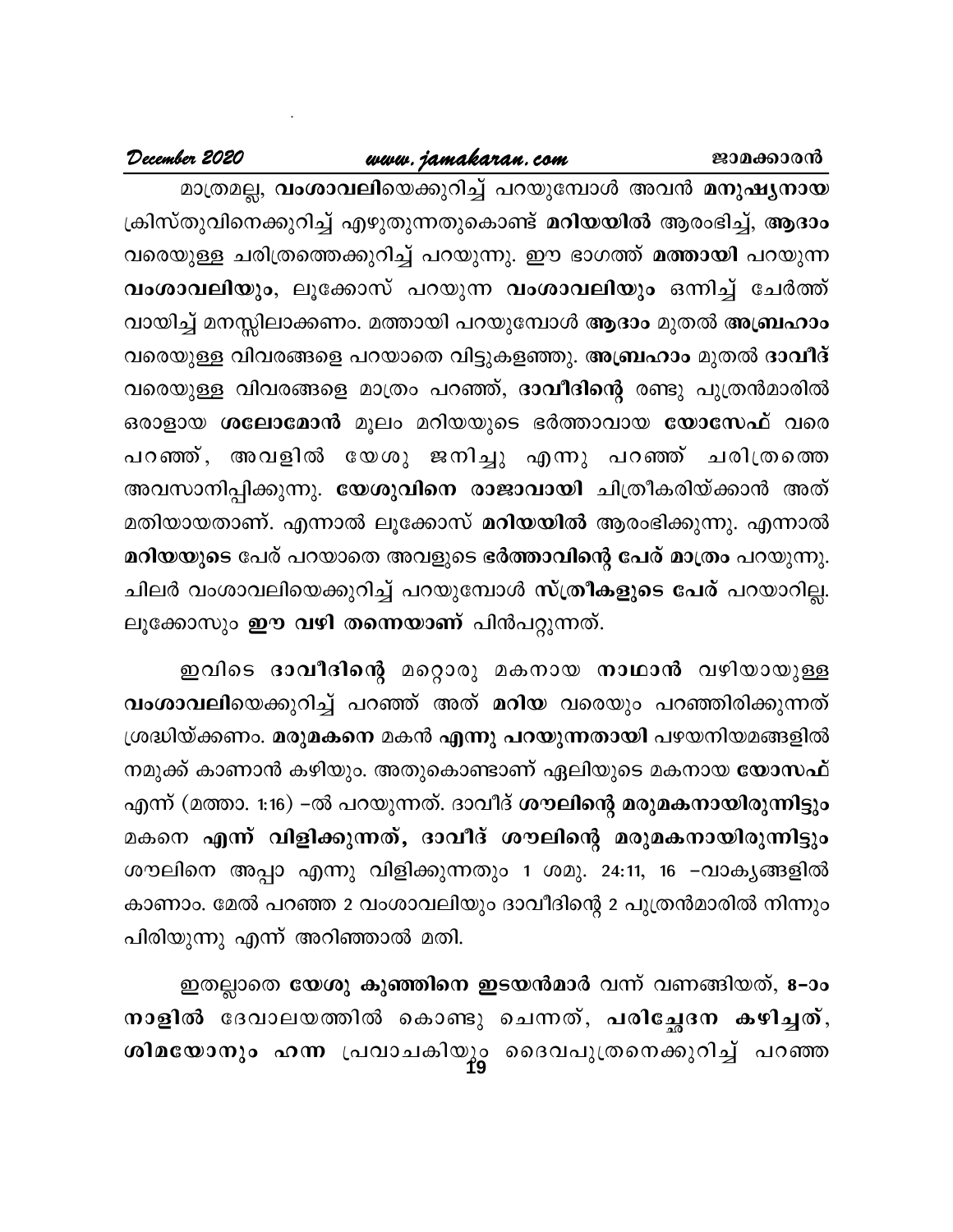$December 2020$  **www.jamakaran.com example 2020** Imcy§Ä. Ahs\ **12 hbkmbt¸mÄ s]cp¶mfn\mbn** യരുശലേമിലേയ്ക്ക് കൊണ്ടു പോയത്, അവൻ വേദ <mark>പണ്ഡിതൻമാരോട്</mark> kwkmcn¨psImncp¶t¸mÄ DÅ At\I Imcy§sf¡pdn¨ v **ലൂക്കോസ്** പറയുന്നു.

## **യോഹന്നാ**ൻ

ാരിച്ചുകൊണ്ടിരുന്നപ്പോൾ ഉള്ള അനേക കാരൃങ്ങളെക്കുറിച്ച്<br><mark>ഹന്നാൻ</mark><br>നാലാമത്തെ പുസ്തകമായ <mark>യോഹന്നാൻ</mark> ദൈവപുത്രനായ<br>ഗ്തുവിനെക്കുറിച്ച് പറയുന്നതുകൊണ്ട് ദൈവത്തിന്<br>മില്ലാത്തതുകൊണ്ടും അവൻ അനാദിയായും, ശാശ്വതമായും **{Ink vXphns\¡pdn¨ v v** ]dbp¶XpsIm v ssZh¯n\ v  $\mathbf{R}$ നനമില്ലാത്തതുകൊണ്ടും അവൻ അനാദിയായും, ശാശ്വതമായും **ഇരിക്കുന്നതുകൊണ്ട്** ദൈവത്തിന്റെ ജനനത്തെക്കുറിച്ച് ഒന്നും പറയാതെ **ദൈവത്തിന്റെ നാമം വചനമെന്നതാണ് (വെളി. 19:13). ആ വചനം ആദി** മുതൽ ഉണ്ടായിരുന്നു (യോഹ. 1:1). ആ വചനം **ജഡമായി** (യോഹ. 1:4). റുന്നതുകൊണ്ട് ദൈവത്തിന്റെ ജനനത്തെക്കുറിച്ച് ഒന്നും പറയാതെ<br>ശ്തിന്റെ നാമം വചനമെന്നതാണ് (വെളി. 19:13). ആ വചനം ആദി<br>3 ഉണ്ടായിരുന്നു (യോഹ. 1:1). ആ വചനം ജഡമായി (യോഹ. 1:4).<br>അതുകൊണ്ട് 4 സുവിശേഷത്തെയും എഴുതിയവർ ദൈവത്തിന്റെ<br>തെക്കുറി

P\\s¯¡pdn¨ v FgpXpt¼mÄ Hmtcmcp¯cpw tbipsh a\ÊnÂ മുതൽ ഉണ്ടായിരുന്നു (യോഹ. 1:1). ആ വചനം **ജഡമായി** (യോഹ. 1:4).<br>അതുകൊണ്ട് 4 സുവിശേഷത്തെയും എഴുതിയവർ ദൈവത്തിന്റെ<br>ജനനത്തെക്കുറിച്ച് എഴുതുമ്പോൾ ഓരോരുത്തരും യേശുവെ മനസ്സിൽ<br>വിചാരിച്ച് ആരെക്കുറിച്ച് എഴുതുന്നുവോ അതുപോലെ തന്നെ<br>അദ്ദേഹത അദ്ദേഹത്തിന്റെ **ജനനത്തെക്കുറിച്ചും** എഴുതിയിരിക്കുന്നു.

## വായനക്കാരുടെ കത്ത്

2019 മാർച്ച് മാസ ജാമക്കാരൻ മാസികയിൽ എഴുത്തുകാരന്റെ കുറിപ്പിൽ നിങ്ങൾ എഴുതിയത് വായിച്ചപ്പോൾ നിങ്ങളുടെ **മനസിന്റെ ഭാരത്തെ അതിൽ** വെളിപ്പെടുത്തിയിരുന്നു. വായനക്കാരിൽ പലർ മറ്റു മാസികകളെ 2019 മാർച്ച് മാസ ജാമക്കാരൻ മാസികയിൽ എഴുത്തുകാരന്റെ കുറിപ്പിൽ<br>നിങ്ങൾ എഴുതിയത് വായിച്ചപ്പോൾ നിങ്ങളുടെ <mark>മനസിന്റെ ഭാരത്തെ അതിൽ</mark><br>വായിക്കുന്നതുപോലെ ജാമക്കാരൻ വായിച്ചു രസിയ്ക്കാൻ<br>തുടങ്ങിയിരിക്കുന്നു. ജാമക്കാരൻ ഏതോ നേരം പോക്കിനുവ തുടങ്ങിയിരിക്കുന്നു. ജാമക്കാരൻ ഏതോ നേരം പോക്കിനുവേണ്ടി വായിക്കുന്നതുപോലെ ജാമക്കാരൻ വായിച്ചു രസിയ്ക്കാൻ<br>തുടങ്ങിയിരിക്കുന്നു. ജാമക്കാരൻ ഏതോ നേരം പോക്കിനുവേണ്ടി<br>എഴുതിയതെന്ന് മനസിൽ ചിന്തിയ്ക്കുന്നതായി നിങ്ങളുടെ <mark>മനസ്സിന്റെ</mark> ഭാരത്തെ എഴുതിയിരുന്നു.

**20** എന്നാൽ എല്ലാവരും നിങ്ങളുടെ മാസികയെ മുകളിൽ നിങ്ങൾ എഴുതിയതെന്ന് മനസിൽ ചിന്തിയ്ക്കുന്നതായി നിങ്ങളുടെ **മനസ്സിന്റെ**<br>ഭാരത്തെ എഴുതിയിരുന്നു.<br>എന്നാൽ എല്ലാവരും നിങ്ങളുടെ മാസികയെ മുകളിൽ നിങ്ങൾ<br>എഴുതിയതുപോലെ വായിക്കുന്നില്ല. പ്രത്യേകിച്ച് നീണ്ടകാലമായി<br>20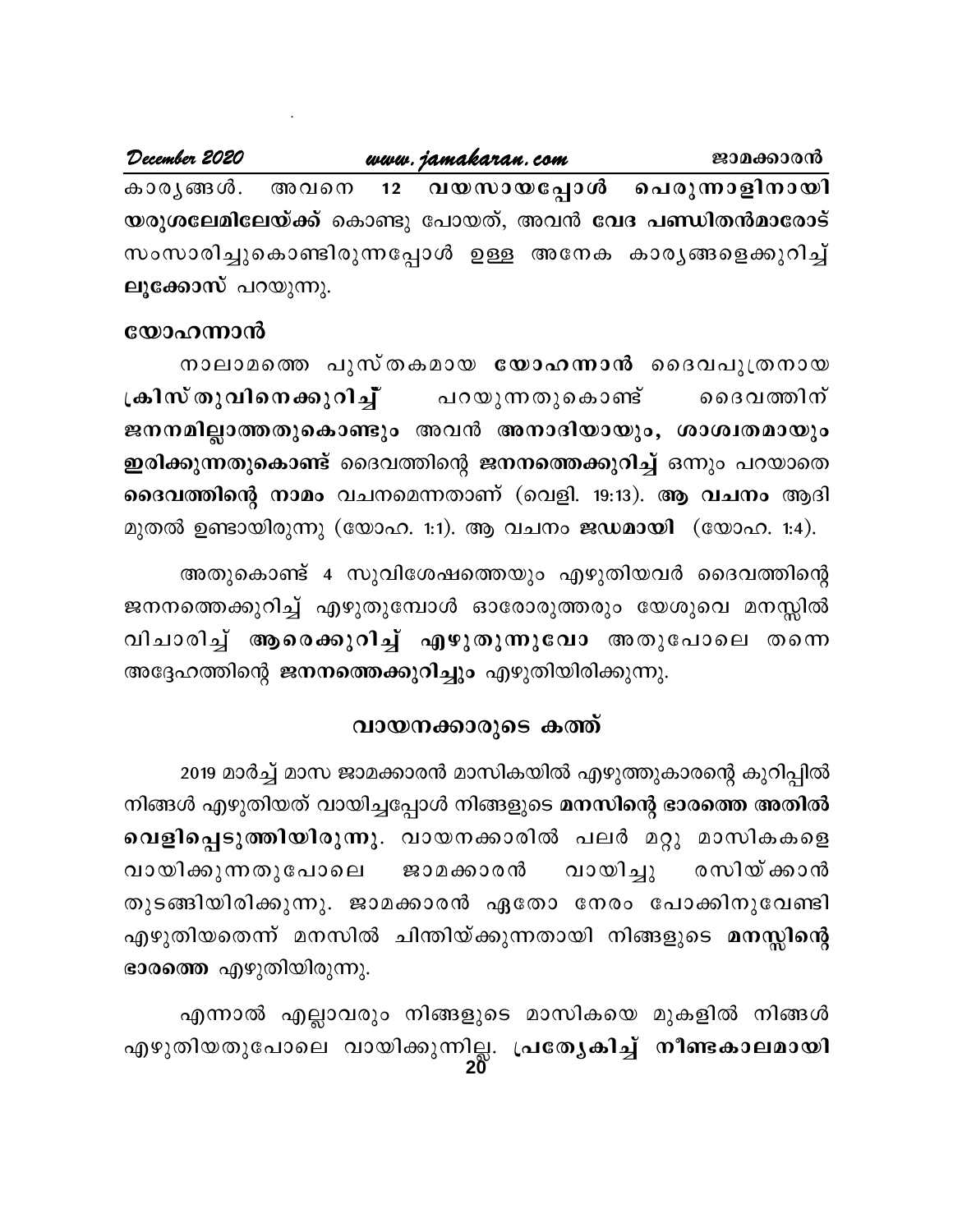| December 2020                                       |  | www.jamakaran.com | ജാമക്കാരൻ                                                      |
|-----------------------------------------------------|--|-------------------|----------------------------------------------------------------|
| ജാമക്കാരൻ വായിക്കുന്ന ഞങ്ങളെപ്പോലെ എത്രയോ വായനക്കാർ |  |                   |                                                                |
|                                                     |  |                   | ജാമക്കാരൻ ആശയോടെ വായിച്ച് ശ്രദ്ധയോടെ പ്രാർത്ഥിക്കുന്നവർ ഉണ്ട്. |
|                                                     |  |                   | ഞങ്ങൾക്ക് ജാഗ്രത നിർദ്ദേശം നല്കണം. കർത്താവിന്റെ മുമ്പിൽ        |
|                                                     |  |                   | കുറ്റമില്ലാത്തവരായി നില്ക്കാൻ നിങ്ങളുടെ മാസികയിൽ ഖണ്ഡിച്ചു     |
| എഴുതണം എന്ന് ഞങ്ങൾ ആഗ്രഹിക്കുന്നു.                  |  |                   |                                                                |

അതുകൊണ്ട് എനിക്കറിയുന്ന എത്രയോ പെന്തക്കോസ്തുകാർ തങ്ങൾ സംസാരിക്കുന്ന അനൃഭാഷ നിർത്തിക്കഴിഞ്ഞു. അതേസമയം അവരുടെ സഭ വിട്ട് അവർ പോയിട്ടില്ല. <mark>അതും നിങ്ങളുടെ മാസികയുടെ</mark> ആലോചന മൂലമാണ്.

നിങ്ങളുടെ മാസികയിൽ ആത്മാവു മൂലം ഉണർത്തുന്ന, എഴുതുന്ന ജാഗ്രതാ നിർദ്ദേശവും ആലോചനയും എത്ര എതിർപ്പു വന്നാലും ദയവു ചെയ്ത് ജാമക്കാരനിൽ എഴുതുന്നത് നിർത്തരുത്. ഞങ്ങളെപ്പോലെ ആയിരങ്ങൾ, ലക്ഷങ്ങളായി <mark>വായനക്കാരുടെ കുടുംബങ്ങൾ</mark> നിങ്ങളുടെ പിന്നിൽ അണി അണിയായി പ്രാർത്ഥനയോടെ നില്ക്കുന്നു എന്നറിഞ്ഞ് ധൈര്യമായി എഴുതണം. ഇതു ഞങ്ങൾ ചിലർ ചേർന്ന് തമിഴ്നാട്, വിദേശ രാജ്യങ്ങൾ, മറ്റു സംസ്ഥാനങ്ങളിൽ ജീവിക്കുന്ന സ്നേഹിതർ മൂലം ഫോൺ വഴിയായി കേട്ട് എഴുതുന്ന വാർത്തയാണ്.

കർത്താവിന്റെ ആത്മാവ് നിങ്ങളോട് കൂടെയുണ്ട്.

ജാമക്കാരൻ : മുകളിൽ വായിച്ചതുപോലെ ധാരാളം ജനങ്ങൾ കത്ത് വഴി എഴുതിയും, സംസാരിച്ചും എനിക്ക് പ്രോത്സാഹനം നല്കി. എല്ലാവർക്കും എന്റെ ഉള്ളിലുള്ള യേശുക്രിസ്തുവിൻ നാമത്തിൽ നന്ദി അറിയിക്കുന്നു.

കർത്താവിന് മഹത്വമുണ്ടാകട്ടെ

ആമേൻ

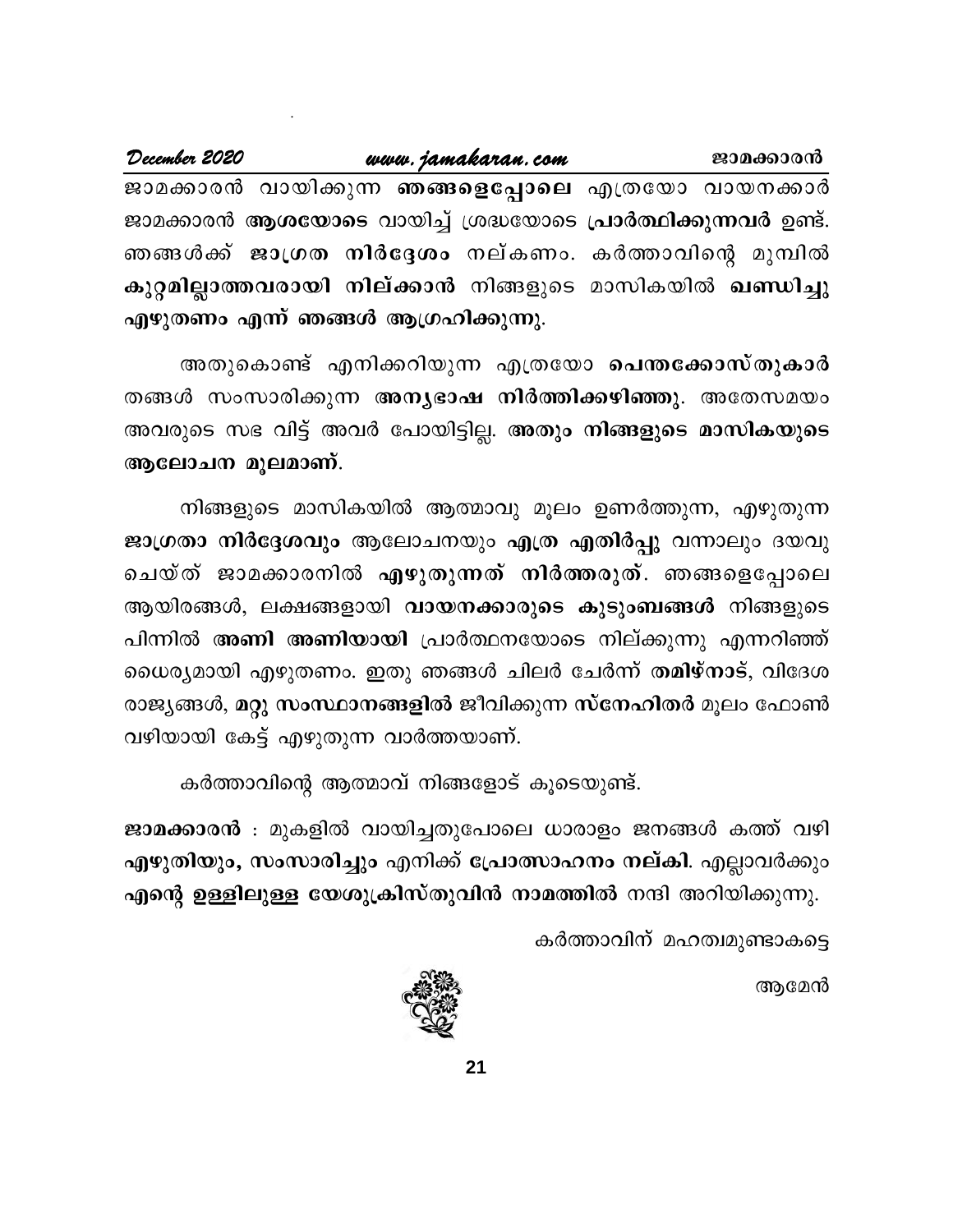# മരണ അറിയിപ്പ്

സഹോദരൻ മാത്യു അബ്രഹാം (എബി) 60 വയസ്സ് കർത്താവിൽ നിദ്ര പ്രാപിച്ചു. ട്രൈബൽ മിഷൻ വേലയിൽ ആരംഭകാല ്രിധാന തൂണുകളിൽ ഒരാളായ മിസ്റ്റർ അബ്രഹാം വർഗ്ഗീസ് ലൈടബൽ മിഷൻ അവർകൾ  $W \cap \omega \cap \omega$ സെക്രട്ടറിയായും പ്രസിഡന്റായും ചുമതല വഹിച്ച് ട്രൈബൽ മിഷൻ വേലയെ മുമ്പോട്ട് നയിച്ചു. മകനാണ് ഇപ്പോൾ മരിച്ച ഇദ്ദേഹത്തിന്റെ എഞ്ചിനീയർ മാത്യു അബ്രഹാം.



Er. Mathew Abraham (ABY)

ഇദ്ദേഹത്തിന്റെ വലൃപ്പച്ചനും അന്നത്തെ

കാലത്ത് മിഷനറി ടീച്ചറായി പ്രവർത്തിച്ചിരുന്ന ഒരു ദൈവ മനുഷ്യനാണ്. കുടുംബം മുഴുവനും മിഷനറി ഭാരമുള്ള കുടുംബമായിരിക്കുന്നത് വലിയ സാക്ഷ്യമാണ്. ഇപ്പോൾ മരിച്ച എഞ്ചിനീയർ മാത്യു അബ്രഹാം അവർകൾ എഞ്ചിനീയറിംഗ് കോളേജിൽ നിന്നും ഫസ്റ്റ് ക്ലാസായി പാസ്സായി ഗവൺമെന്റിൽ പി.ഡബ്ല്യു.ഡി. യിൽ നല്ല ജോലി ലഭിച്ചിരുന്നു. പക്ഷെ ഈ ഡിപ്പാർട്ട്മെന്റ് ധാരാളം കൈക്കൂലി വാങ്ങുന്ന ഡിപ്പാർട്ടുമെന്റാണ്. ആ ജോലിയിൽ ദൈവത്തിന് സാക്ഷിയായി ജീവിയ്ക്കാൻ കഴിയില്ലെന്ന് പേടിച്ച് ഗവൺമെന്റ് ജോലി വേണ്ടെന്നു വച്ചു. ചില കാലം കഴിഞ്ഞ് ഇദ്ദേഹത്തിന്റെ മാർക്കും സർട്ടിഫിക്കറും കണ്ട് ബഹ്റനിൽ ജോലിയ്ക്കായി വിളിച്ചു. അവിടെ കൈക്കൂലി പ്രശ്നം ഇല്ല. അതുകൊണ്ട് പല വർഷങ്ങൾ അവിടെ ജോലി ചെയ്ത് മടങ്ങി കേരളത്തിൽ താമസിച്ചു. അപ്പോഴാണ് ട്രൈബൽ മിഷനിൽ ട്രഷററായി തിരഞ്ഞെടുക്കപ്പെട്ടത്. പല ആദിവാസികളുടെ ഇടയിൽ ചെന്ന് സുവിശേഷം അറിയിച്ച് വളരെ ആത്മഭാരത്തോടെ ട്രൈബൽ മിഷനിൽ പ്രവർത്തിച്ചു. കഴിഞ്ഞ വർഷം 2020 നവംബർ മാസം 1–ാം തീയതി സകല ഒരുക്കത്തോടുകൂടെ കർത്താവിന്റെ സന്നിധിയിൽ ചേർക്കപ്പെട്ടു. അദ്ദേഹത്തിന്റെ മരണം ഞങ്ങളുടെ ട്രൈബൽ മിഷന് തീരാ നഷ്ടമാണ്.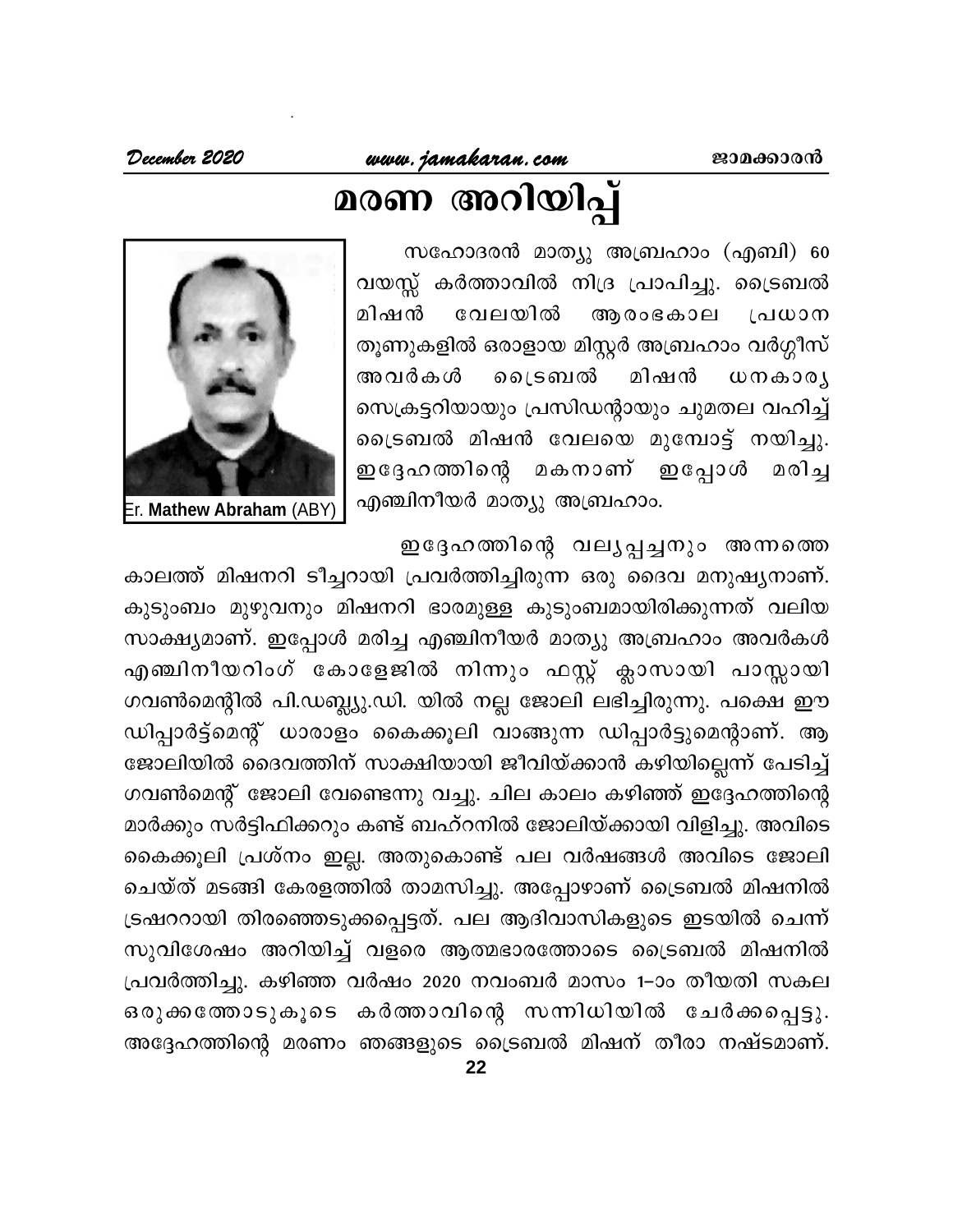## www.jamakaran.com

ഞങ്ങളുടെ ട്രൈബൽ മിഷൻ കുടുംബത്തിൽ ഒരാൾ നഷ്ടപ്പെട്ട ദുഃഖം ഞങ്ങളെ വിട്ട് ഇന്നും മാറിയിട്ടില്ല. അദ്ദേഹത്തിന്റെ സാക്ഷ്യമുള്ള ജീവിതത്തിന് വേണ്ടിയും മിഷനറി പ്രവർത്തനത്തിന് വേണ്ടിയും ഞാൻ ദൈവത്തെ സ്തുതിക്കുന്നു. അദ്ദേഹത്തിന്റെ ഭാര്യയ്ക്കും മക്കൾക്കും ദൈവം ആശ്വാസം നൽകി ബലപ്പെടുത്തുവാൻ നമുക്കെല്ലാവർക്കും പ്രാർത്ഥിക്കാം.

## അറിയിപ്പ്

ട്രൈബൽ മിഷൻ ആദിവാസികൾ താമസിക്കുന്ന ആനക്കട്ടി (അട്ടപ്പാടി) വയനാട് ഈ രണ്ട് സ്ഥലങ്ങളിലുമുള്ള ആദിവാസികൾക്കു വേണ്ടി നിർമ്മിച്ച രണ്ട് ആശുപത്രിയിലേക്ക് ഡോക്ടർമാർ – നഴ്സുമാർ എന്നിവരെ അടിയന്തരമായി ആവശ്യമുണ്ട്. 6 മാസങ്ങൾ അല്ലെങ്കിൽ 5 മാസം അഥവാ സ്ഥിരമായി സേവനം ചെയ്യാൻ ആഗ്രഹിക്കുന്നവരുടെ ക്ഷണിക്കുന്നു. റിട്ടേട് ചെയ്തവരാണെങ്കിലും അപേക്ഷകൾ അപേക്ഷിക്കാവുന്നതാണ്.

| $M.B.B.S.$ $\omega$ ാക്ടേഴ്സ് |  |
|-------------------------------|--|
| Nurses (nomme)                |  |

യോഗൃതയ്ക്ക് അനുസരിച്ചുള്ള ശമ്പളം നല്കുന്നതാണ്. കുടുംബമായി താമസിക്കുവാനുള്ള വീടും, ഒറ്റക്ക് താമസിക്കാനുള്ള വീടും ഉണ്ട് (വാടക നല്കേണ്ടതില്ല). യേശുക്രിസ്തുവിനെ ആദിവാസികൾക്ക് അറിയിക്കാനുള്ള നല്ല അവസരമാണ്. പാവങ്ങൾക്കു ട്രീറ്റ്മെന്റ് ചെയ്ത് സേവനം ചെയ്യാനുള്ള നല്ല അവസരമാണിത്. ബന്ധപ്പെടേണ്ട മേൽവിലാസം

Dr. MURALIAR, M.D. MNMAS (CARDIOLOGIST) **MEDICAL SUPERINTENDANT** BETHANI MEDICAL COLLEGE, ANAIKATTI - PO., COIMBATORE - 641108 Mob.: 09443165080 E.MAIL: muralidar.anaikatty@gmail.com